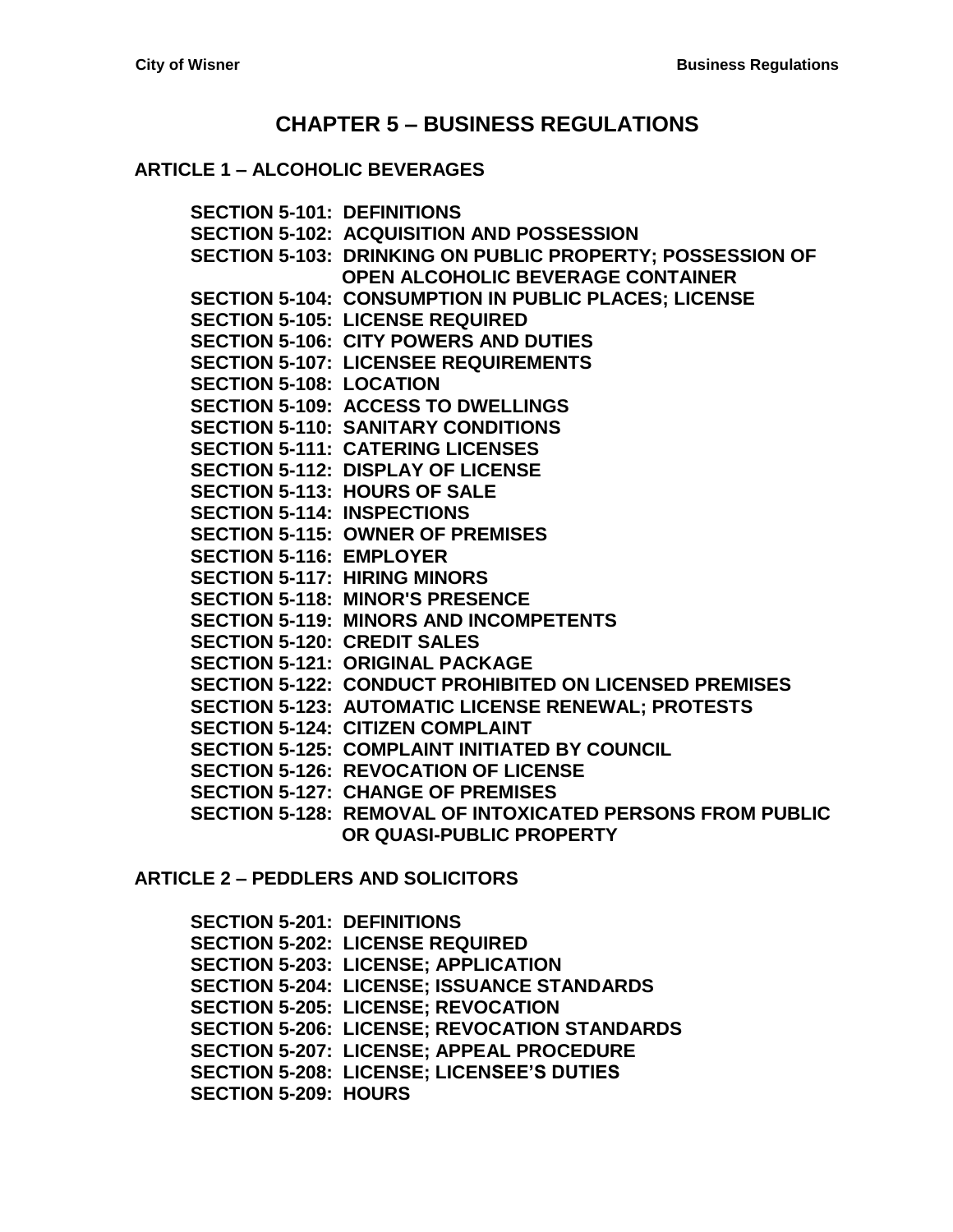**[SECTION 5-210: POLICY; REFUSAL](#page-19-3) [SECTION 5-211: PROHIBITED SOLICITATION](#page-20-0)**

#### **ARTICLE 3 – [OCCUPATION TAXES](#page-22-0)**

**[SECTION 5-301: PURPOSE](#page-22-1) [SECTION 5-302: LEVY AUTHORIZED](#page-22-2) [SECTION 5-303: COLLECTION DATE; RECEIPT](#page-23-0) [SECTION 5-304: FAILURE TO PAY](#page-23-1)**

**ARTICLE 4 – [TOBACCO AND CIGARETTES](#page-24-0)**

**[SECTION 5-401: LICENSE; APPLICATION; FEE](#page-24-1) [SECTION 5-402: LICENSEE; RIGHTS](#page-25-0) [SECTION 5-403: DISPOSITION OF](#page-25-1) FEES [SECTION 5-404: LICENSE; TRANSFER](#page-25-2) [SECTION 5-405: LICENSE; REVOCATION; REISSUANCE](#page-25-3)**

#### **ARTICLE 5 – [NURSING HOME](#page-26-0)**

**[SECTION 5-501: REGULATIONS](#page-26-1)**

#### **ARTICLE 6 – [SIGNS AND CANOPIES](#page-28-0)**

**[SECTION 5-601: ADVERTISING SIGNS ADJACENT TO FEDERAL-AID](#page-28-1)  [ROADS](#page-28-1) [SECTION 5-602: SIGNS, POSTERS, CANOPIES; REGULATIONS](#page-28-2)**

**ARTICLE 7 – [ADULT BUSINESSES](#page-30-0)**

**[SECTION 5-701: INTENT](#page-30-1) [SECTION 5-702: DEFINITION OF TERMS](#page-30-2) [SECTION 5-703: REGULATION](#page-31-0) [SECTION 5-704: PROHIBITED ACTIVITIES](#page-32-0)**

**ARTICLE 8 – [PENAL PROVISION](#page-34-0)**

**[SECTION 5-801: VIOLATION; PENALTY](#page-34-1)**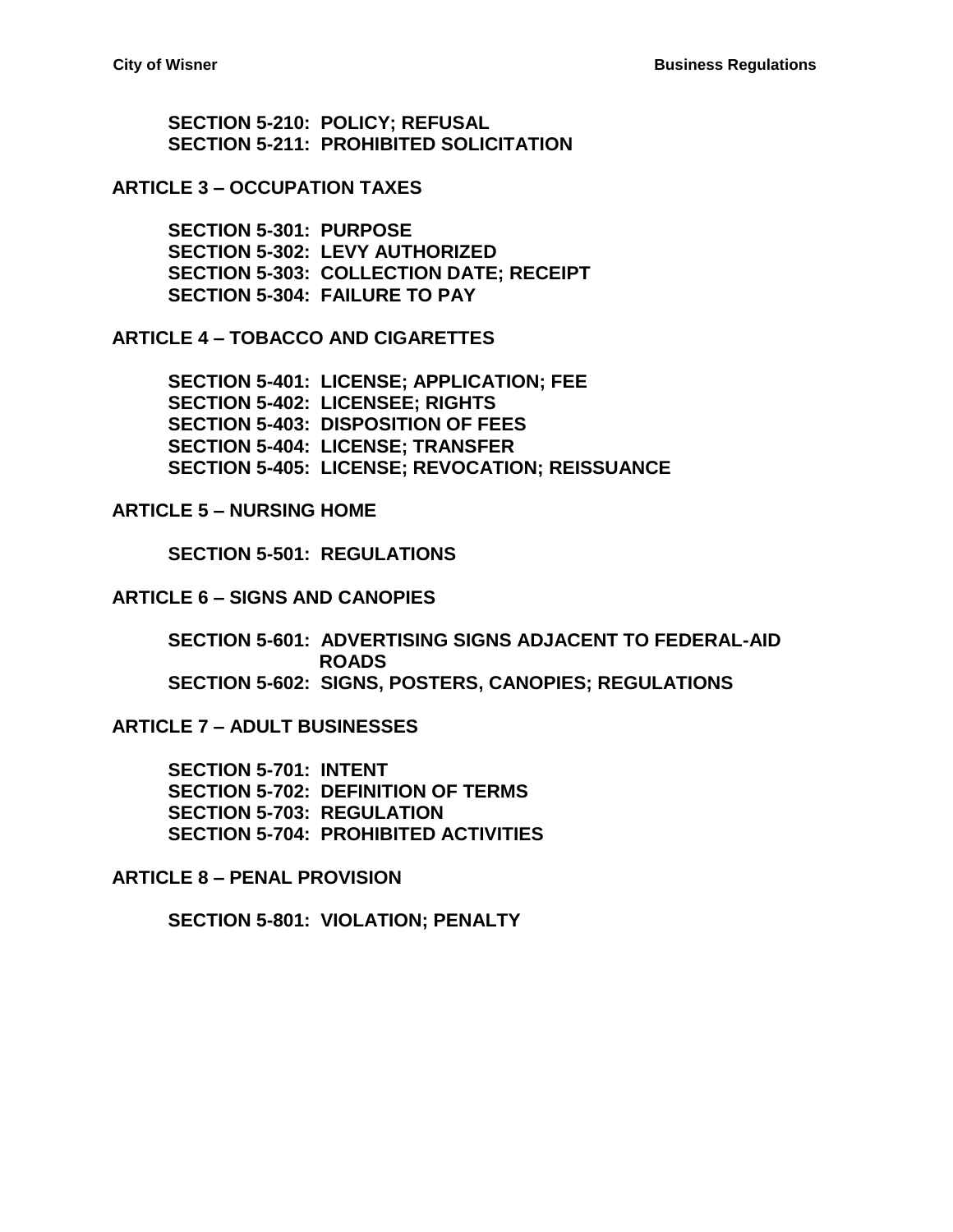# **CHAPTER 5 – BUSINESS REGULATIONS**

# **Article 1 – Alcoholic Beverages**

#### <span id="page-2-2"></span><span id="page-2-1"></span><span id="page-2-0"></span>**SECTION 5-101: DEFINITIONS**

All words and phrases herein used are to have the definitions applied thereto as defined in the Liquor Control Act of the State of Nebraska. (Neb. Rev. Stat. §53-103)

#### <span id="page-2-3"></span>**SECTION 5-102: ACQUISITION AND POSSESSION**

It shall be unlawful for any person to purchase, receive, acquire, accept, or possess any alcoholic liquor acquired from any other person other than one duly licensed to handle alcoholic liquor under the Nebraska Liquor Control Act. Nothing in this section shall prevent:

A. The possession of alcoholic liquor for the personal use of the possessor and his or her family and guests, so long as the quantity of alcoholic liquor transported, imported, brought, or shipped into the state does not exceed nine liters in any one calendar month;

B. The making of wine, cider, or other alcoholic liquor by a person from fruits, vegetables, or grains or the products thereof by simple fermentation and without distillation, if made solely for the use of the maker and his or her family and guests;

C. Any duly licensed practicing physician or dentist from possessing or using alcoholic liquor in the strict practice of his or her profession, any hospital or other institution caring for sick and diseased persons from possessing and using alcoholic liquor for the treatment of *bona fide* patients of such hospital or other institution, or any drug store employing a licensed pharmacist from possessing or using alcoholic liquor in compounding of prescriptions of licensed physicians;

D. The possession and dispensation of wine by an authorized representative of any church for the purpose of conducting any *bona fide* rite or religious ceremony conducted by such church;

E. Persons who are 16 years old or older from carrying alcoholic liquor from licensed establishments when they are accompanied by a person not a minor;

F. Persons who are 16 years old or older from handling alcoholic liquor containers and alcoholic liquor in the course of their employment;

G. Persons who are 16 years old or older from removing and disposing of alcoholic liquor containers for the convenience of the employer and customers in the course of their employment; or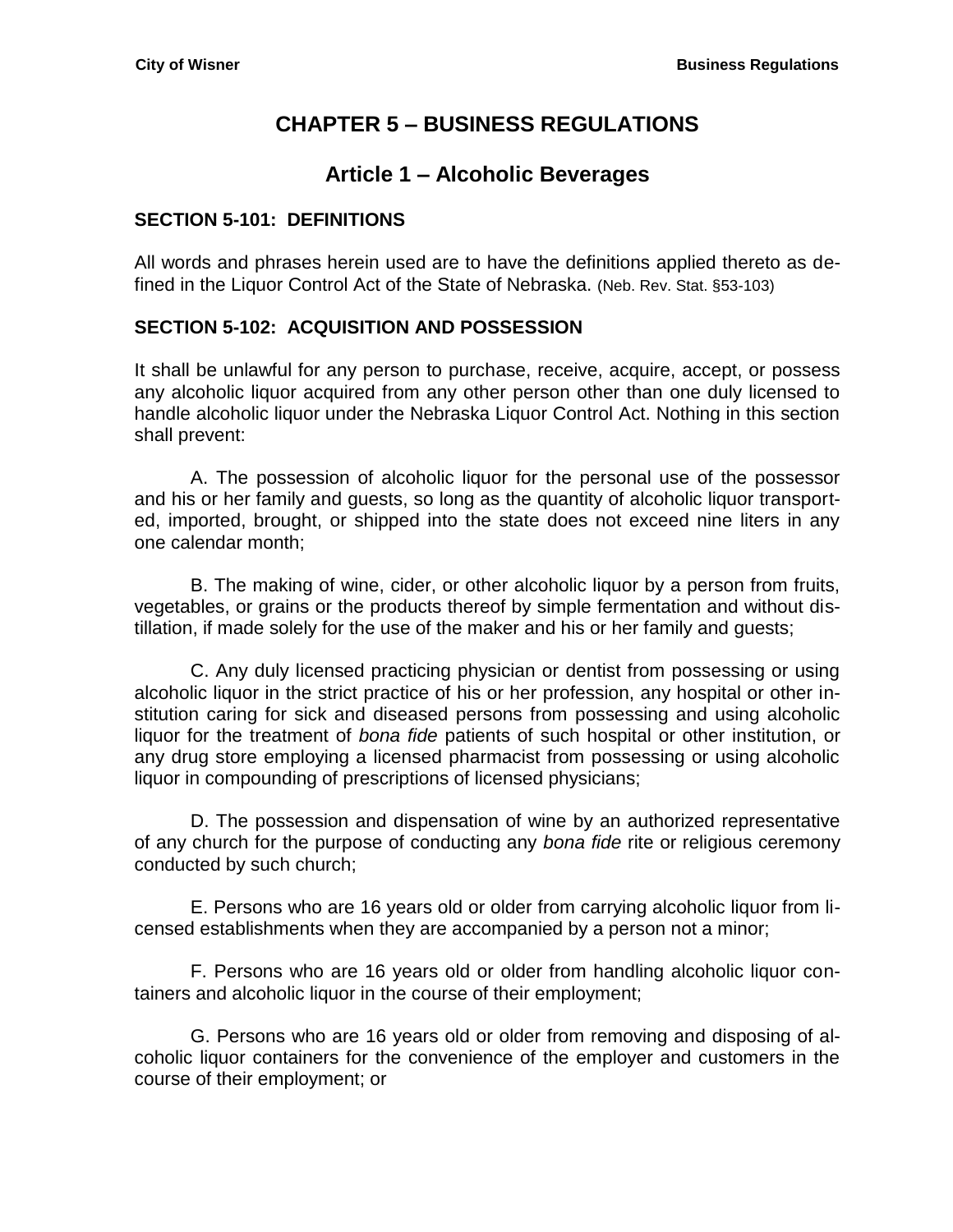H. Persons who are 19 years old or older from serving or selling alcoholic liquor in the course of their employment. (Neb. Rev. Stat. §§53-168.06, 53-175, 53-194.03)

#### <span id="page-3-0"></span>**SECTION 5-103: DRINKING ON PUBLIC PROPERTY; POSSESSION OF OPEN ALCOHOLIC BEVERAGE CONTAINER**

A. Except when the Nebraska Liquor Control Commission has issued a license as provided in Neb. Rev. Stat. §53-186(2), it is unlawful for any person to consume alcoholic liquor upon property owned or controlled by the state or any governmental subdivision thereof unless authorized by the governing bodies having jurisdiction over such property. (Neb. Rev. Stat. §53-186[1])

B. It is unlawful for any person in the passenger area of a motor vehicle to possess an open alcoholic beverage container while the motor vehicle is located in a public parking area or on any highway in this city.

C. Except as provided in Neb. Rev. Stat. §53-186, it is unlawful for any person to consume an alcoholic beverage (1) in a public parking area or on any highway in this city or (2) inside a motor vehicle while in a public parking area or on any highway in this city.

D. This section does not apply to persons who are passengers of, but not drivers of, a limousine or bus being used in a charter or special party service as defined by rules and regulations adopted and promulgated by the state Public Service Commission and subject to Neb. Rev. Stat. Chapter 75, Article 3. Such passengers may possess open alcoholic beverage containers and may consume alcoholic beverages while such limousine or bus is in a public parking area or on any highway in this city if:

- 1. The driver of the limousine or bus is prohibited from consuming alcoholic liquor; and
- 2. Alcoholic liquor is not present in any area that is readily accessible to the driver while in the driver's seat, including any compartments in such area.
- E. For purposes of this section:
	- 1. "Alcoholic beverage" means (a) beer, ale porter, stout, and other similar fermented beverages, including sake or similar products, of any name or description containing one-half of one percent or more of alcohol by volume, brewed or produced from malt, wholly or in part, or from any substitute therefor; (b) wine of not less than one-half of one percent of alcohol by volume; or (c) distilled spirits, which is that substance known as ethyl alcohol, ethanol, or spirits of wine in any form, including all dilutions and mixtures thereof from whatever source or by whatever process pro-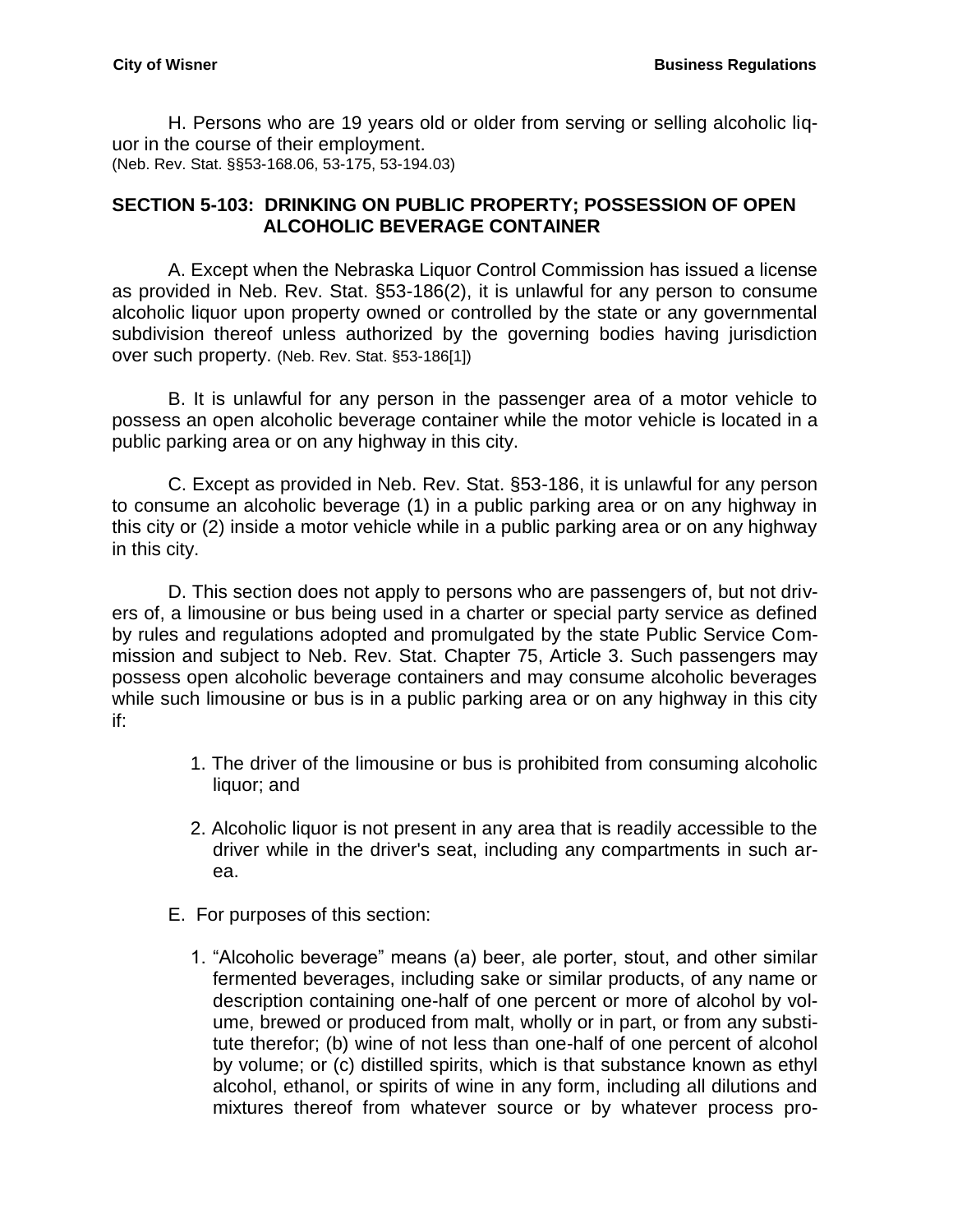duced. "Alcoholic beverage" does not include trace amounts not readily consumable as a beverage;

- 2. "Highway" means a road or street including the entire area within the right of way;
- 3. "Open alcoholic beverage container" means any bottle, can, or other receptacle that (a) contains any amount of alcoholic beverage; and (b) is open or has a broken seal; or (c) the contents of which are partially removed; and
- 4. "Passenger area" means the area designed to seat the driver and passengers while the motor vehicle is in operation and any area that is readily accessible to the driver or a passenger while in their seating positions, including any compartments in such area. "Passenger area" does not include the area behind the last upright seat of such motor vehicle if the area is not normally occupied by the driver or a passenger and the motor vehicle is not equipped with a trunk.
- 5. "Limousine" shall mean a luxury vehicle used to provide prearranged passenger transportation on a dedicated basis at a premium fare that has a seating capacity of at least five and no more than fourteen persons behind the driver with a physical partition separating the driver's seat from the passenger compartment. "Limousine" does not include taxicabs, hotel or airport buses or shuttles, or buses.

(Neb. Rev. Stat. §60-6,211.08)

#### <span id="page-4-0"></span>**SECTION 5-104: CONSUMPTION IN PUBLIC PLACES; LICENSE**

It is unlawful for any person owning, operating, managing, or conducting any dance hall, restaurant, café, club, or any place open to the general public to permit or allow any person to consume alcoholic liquor upon the premises except as permitted by a license issued for such premises pursuant to the Nebraska Liquor Control Act. It is unlawful for any person to consume alcoholic liquor in any dance hall, restaurant, café, club, or any place open to the general public except as permitted by a license issued for such premises pursuant to the act. This division does not apply to a retail licensee while lawfully engaged in the catering of alcoholic beverages or to limousines or buses operated under Neb. Rev. Stat. §60-6,211.08. (Neb. Rev. Stat. §53- 186.01)

#### <span id="page-4-1"></span>**SECTION 5-105: LICENSE REQUIRED**

It shall be unlawful for any person to manufacture for sale, sell, keep for sale, or to barter any alcoholic liquors within the city unless said person shall have in full force and effect a license as provided by the Nebraska Liquor Control Act. (Neb. Rev. Stat. §53-168.06)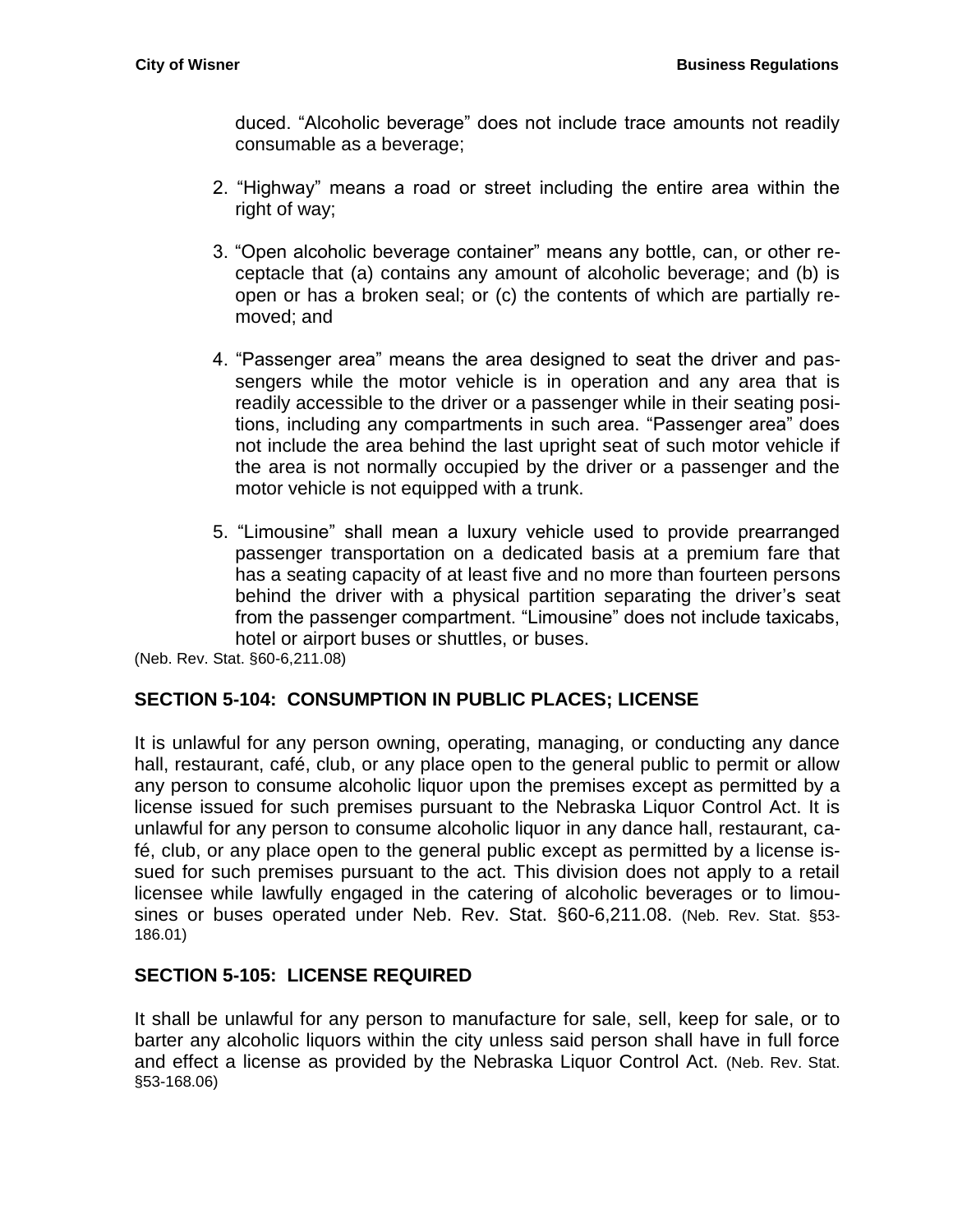#### <span id="page-5-0"></span>**SECTION 5-106: CITY POWERS AND DUTIES**

A. The City Council is authorized to regulate by ordinance, not inconsistent with the Nebraska Liquor Control Act, the business of all retail, craft brewery, and microdistillery licensees carried on within the corporate limits of the city.

B. During the period of 45 days after the date of receiving from the Nebraska Liquor Control Commission an application for a new license to sell alcoholic liquor at retail or a craft brewery or microdistillery license, the City Council may make and submit to the commission recommendations relative to the granting or refusal to grant such license to the applicant.

C. The City Council, with respect to licenses within the corporate limits of the city, has the following powers, functions, and duties with respect to retail, craft brewery, and microdistillery licenses:

- 1. To cancel or revoke for cause retail, craft brewery, and microdistillery licenses to sell or dispense alcoholic liquor issued to persons for premises within its jurisdiction, subject to the right of appeal to the commission.
- 2. To enter or authorize any law enforcement officer to enter at any time upon any premises licensed under the Nebraska Liquor Control Act ("the act") to determine whether any provision of the act, any rule or regulation adopted and promulgated pursuant to the act, or any ordinance, resolution, rule, or regulation adopted by the City Council has been or is being violated and at such time examine the premises of such licensee in connection with such determination. Any law enforcement officer who determines that any provision of the Nebraska Liquor Control Act, any rule or regulation adopted and promulgated pursuant to the act, or any ordinance, resolution, rule, or regulation adopted by the City Council has been or is being violated shall report such violation in writing to the executive director of the commission:
	- a. Within 30 days after determining that such violation has occurred;
	- b. Within 30 days after the conclusion of an ongoing police investigation; or
	- c. Within 30 days after the verdict in a prosecution related to such an ongoing police investigation if the prosecuting attorney determines that reporting such violation prior to the verdict would jeopardize such prosecution, whichever is later.
- 3. To receive a signed complaint from any citizen within its jurisdiction that any provision of the act, any rule or regulation adopted and promulgated pursuant to the act, or any ordinance, resolution, rule, or regulation relat-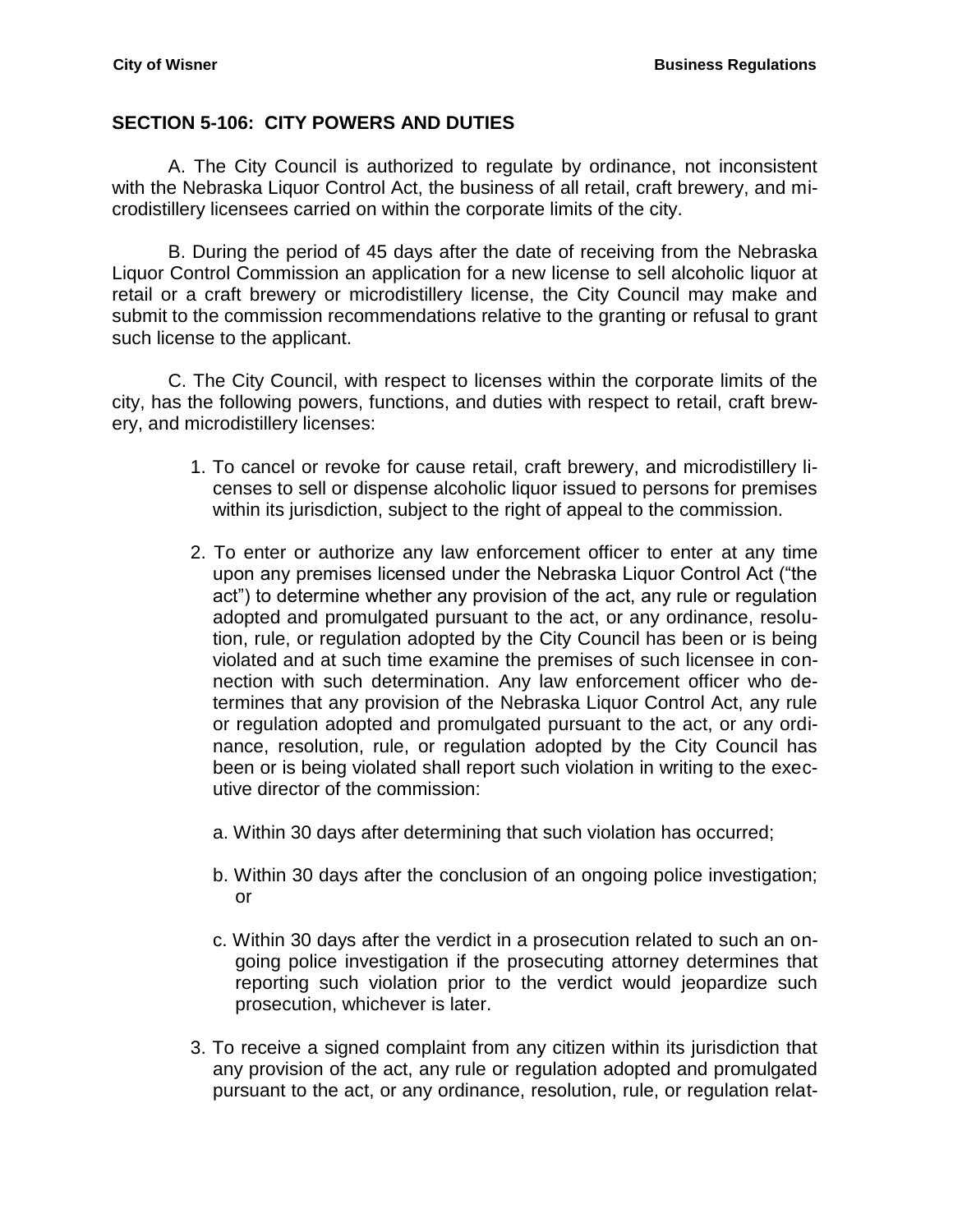ing to alcoholic liquor has been or is being violated and to act upon such complaints in the manner provided in the act.

- 4. To receive retail, craft brewery and microdistillery license fees as provided in Neb. Rev. Stat. §§53-124 and 53-124.01 and pay the same to the city treasurer after the license has been delivered to the applicant.
- 5. To examine or cause to be examined any applicant or any retail, craft brewery, or microdistillery licensee upon whom notice of cancellation or revocation has been served as provided in the act, to examine or cause to be examined the books and records of any applicant or licensee, and to hear testimony and to take proof for its information in the performance of its duties. For purposes of obtaining any of the information desired, the City Council may authorize its agent or attorney to act on its behalf.
- 6. To cancel or revoke on its own motion any license if, upon the same notice and hearing as provided in Neb. Rev. Stat. §53-134.04, it determines that the licensee has violated any of the provisions of the act or any valid and subsisting ordinance, resolution, rule, or regulation duly enacted, adopted, and promulgated relating to alcoholic liquor. Such order of cancellation or revocation may be appealed to the commission within 30 days after the date of the order by filing a notice of appeal with the commission, which shall handle the appeal in the manner provided for hearing on an application in Neb. Rev. Stat. §53-133.
- 7. Upon receipt from the commission of the notice and copy of application as provided in Neb. Rev. Stat. §53-131, to fix a time and place for a hearing at which the City Council shall receive evidence, either orally or by affidavit from the applicant and any other person, bearing upon the propriety of the issuance of a license. Notice of the time and place of such hearing shall be published in a legal newspaper in or of general circulation in the city one time not less than seven and not more than 14 days before the time of the hearing. Such notice shall include but not be limited to a statement that all persons desiring to give evidence before the City Council in support of or in protest against the issuance of such license may do so at the time of the hearing. Said hearing shall be held not more than 45 days after the date of receipt of the notice from the commission. After such hearing the City Council shall cause to be recorded in the minute record of its proceedings a resolution recommending either issuance or refusal of such license. The city clerk shall mail to the commission by first-class mail, postage prepaid, a copy of the resolution, which shall state the cost of the published notice, except that failure to comply with this provision shall not void any license issued by the commission. If the commission refuses to issue such a license, the cost of publication of notice shall be paid by the commission from the security for costs.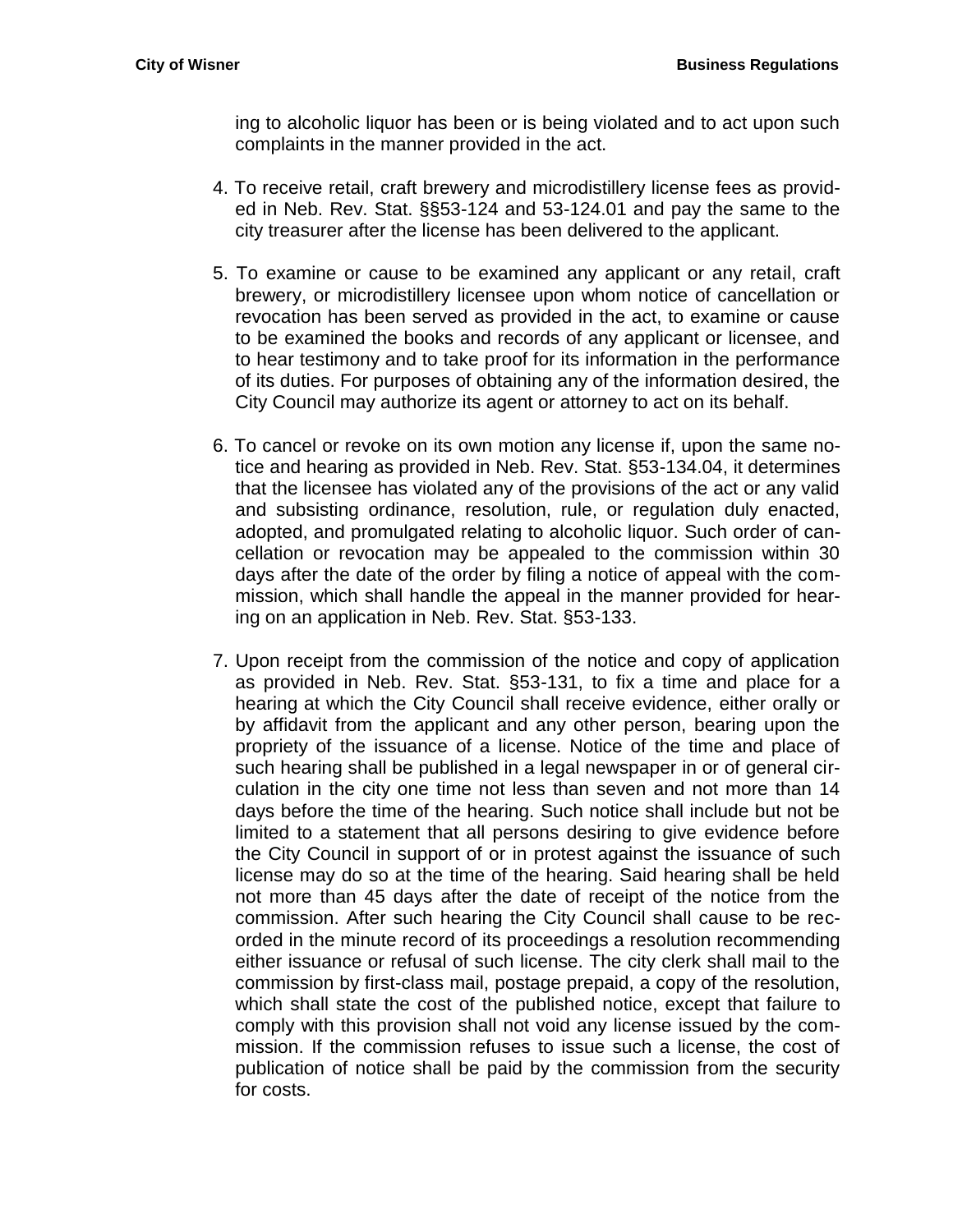D. When the Nebraska Liquor Control Commission mails or delivers to the city clerk a license issued or renewed by it, the clerk shall deliver the license to the licensee upon proof of payment of (1) the license fee if, by the terms of Neb. Rev. Stat. §53-124(5), the fee is payable to the city treasurer; (2) any fee for publication of notice of hearing before the City Council upon the application for license; (3) the fee for publication of notice of renewal, if applicable, as provided in Neb. Rev. Stat. §53- 135.01; and (4) occupation taxes, if any, imposed by the city.

E. Notwithstanding any ordinance or charter power to the contrary, the city shall not impose an occupation tax on the business of any person, firm, or corporation licensed under the Nebraska Liquor Control Act and doing business within the corporate limits of the city in any sum which exceeds two times the amount of the license fee required to be paid under the act to obtain such license. (Neb. Rev. Stat. §§53-131, 53-132, 53-134)

## <span id="page-7-0"></span>**SECTION 5-107: LICENSEE REQUIREMENTS**

No liquor license shall be issued to any person unless he or she: is a resident of Nebraska; is a person of good character and reputation in the community; is a U.S. citizen; has never been convicted of or pled guilty to a felony under the laws of this state, any other state, or the United States; has never been convicted of or pled guilty to any Class I misdemeanor pursuant to Neb. Rev. Stat. §53-125; has never had a liquor license revoked for cause; and meets other requirements as provided in Neb. Rev. Stat. §53-125. (Neb. Rev. Stat. §53-125)

## <span id="page-7-1"></span>**SECTION 5-108: LOCATION**

A. Except as otherwise provided in subsection (B) of this section, no license shall be issued for the sale at retail of any alcoholic liquor within 150 feet of any church, school, hospital, or home for indigent persons or for veterans and their wives or children. This prohibition does not apply (1) to any location within such distance of 150 feet for which a license to sell alcoholic liquor at retail has been granted by the commission for two years continuously prior to making of application for license, or (2) to hotels offering restaurant service, to regularly organized clubs, or to restaurants, food shops, or other places where sale of alcoholic liquor is not the principal business carried on, if such place of business so exempted was established for such purposes prior to May 24, 1935.

B. If a proposed location for the sale at retail of any alcoholic liquor is within 150 feet of any church, a license may be issued if the Liquor Control Commission gives notice to the affected church and holds a hearing as prescribed in Neb. Rev. Stat. §53-133 if the affected church submits a written request for a hearing. (Neb. Rev. Stat. §53-177)

## <span id="page-7-2"></span>**SECTION 5-109: ACCESS TO DWELLINGS**

Except in the case of hotels and clubs, no alcoholic liquor shall be sold at retail upon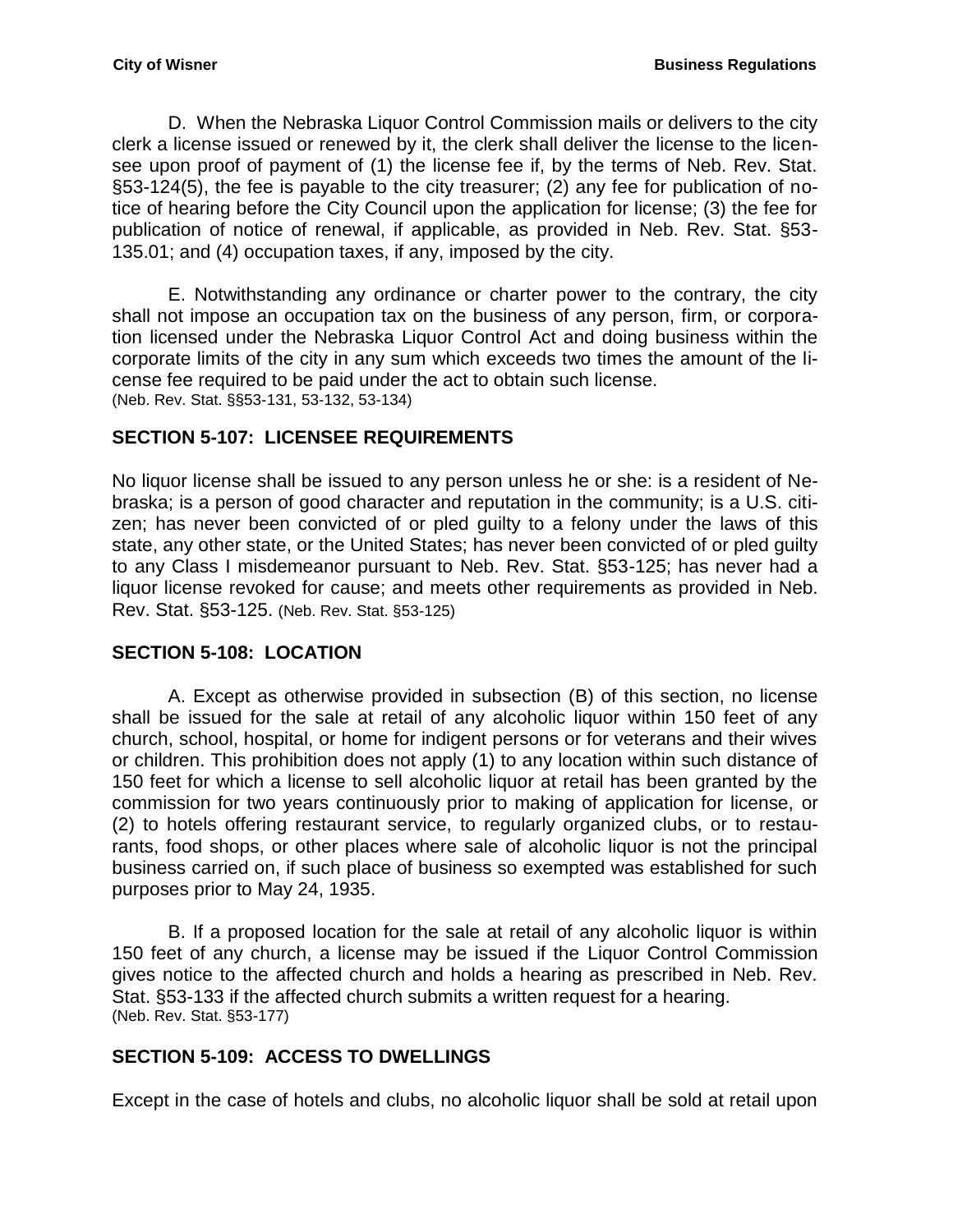any premises having any access which leads from such premises to any other portion of the same building used for dwelling or lodging purposes and which is permitted to be used or kept accessible for use by the public. Nothing herein shall prevent any connection with such premises and such other portion of the building that is used only by the licensee, his or her family, or personal guests. (Neb. Rev. Stat. §53-178)

## <span id="page-8-0"></span>**SECTION 5-110: SANITARY CONDITIONS**

It shall be unlawful to open for public use any retail liquor establishment that is not in a clean and sanitary condition. Toilet facilities shall be adequate and convenient for customers and patrons and said licensed premises shall be subject to any health inspections the City Council or the city police may make or cause to be made. All applications for liquor licenses shall be viewed in part from the standpoint of the sanitary conditions, and a report concerning the said sanitary conditions shall be made at all hearings concerning the application for or renewal of a liquor license. (Neb. Rev. Stat. §53-118)

## <span id="page-8-1"></span>**SECTION 5-111: CATERING LICENSES**

A. The holder of a Class C, Class D, or Class I license issued under Neb. Rev. Stat. §53-124(5) or a craft brewery license may obtain an annual catering license by filing an application and license fee with the Nebraska Liquor Control Commission.

B. Upon receipt from the commission of the notice and copy of the application as provided in Neb. Rev. Stat. §53-124.12, the City Council shall process the application in the same manner as provided in Section 5-106 (City Powers and Duties).

C. The City Council, with respect to catering licensees within its corporate limits, may cancel a catering license for cause for the remainder of the period for which that catering license is issued. Any person whose catering license is canceled may appeal to the district court.

D. The City Council may impose an occupation tax on the business of a catering licensee doing business within the liquor license jurisdiction of the City Council. The tax may not exceed double the license fee for a catering license. (Neb. Rev. Stat. §§53-124.12, 53-124.12[1])

## <span id="page-8-2"></span>**SECTION 5-112: DISPLAY OF LICENSE**

Every licensee under the Nebraska Liquor Control Act shall cause his or her license to be framed and hung in plain public view in a conspicuous place on the licensed premises. (Neb. Rev. Stat. §53-148)

## <span id="page-8-3"></span>**SECTION 5-113: HOURS OF SALE**

A. For the purposes of this section: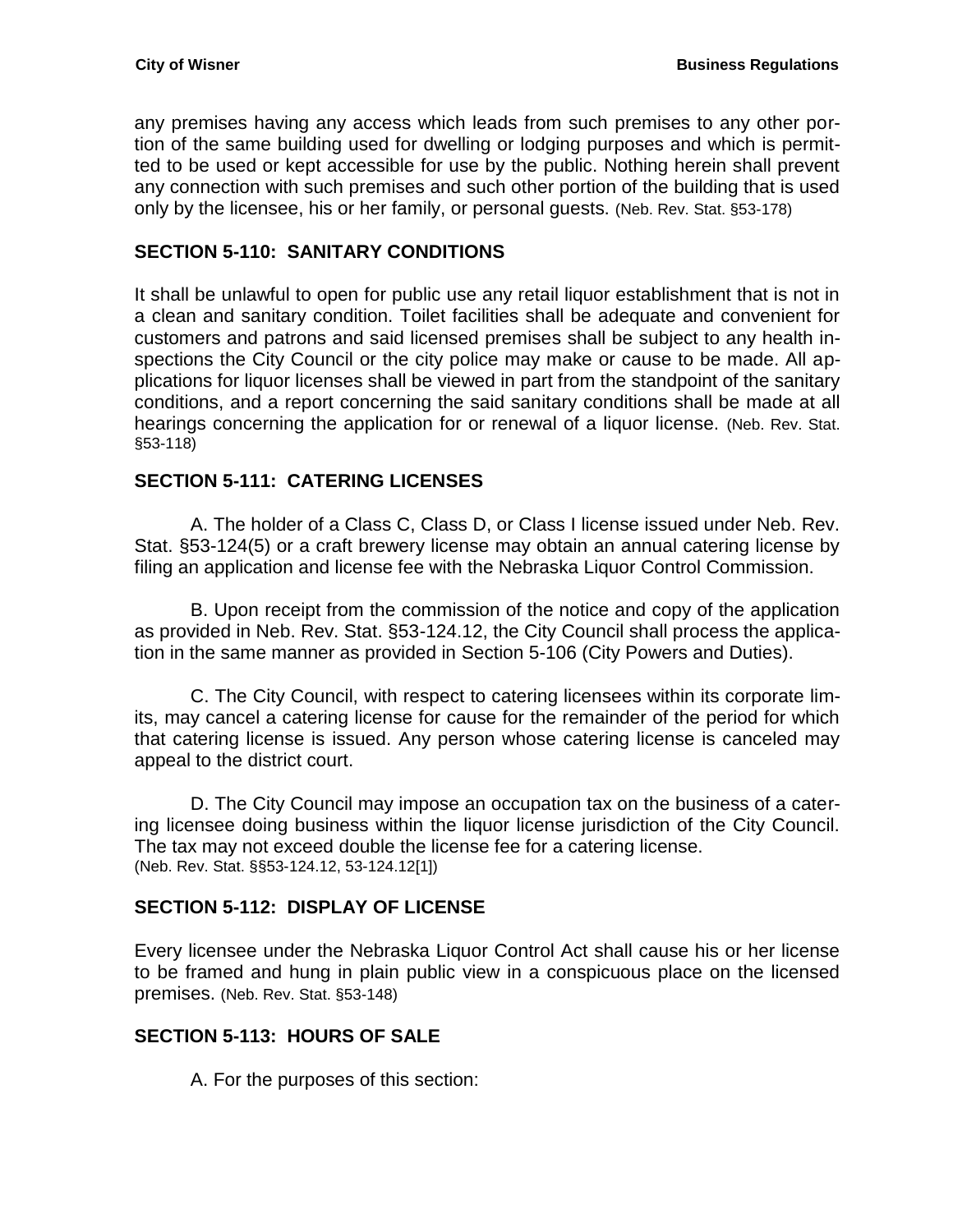- 1. "On sale" shall be defined as alcoholic beverages sold by the drink for consumption on the premises of the licensed establishment.
- 2. "Off sale" shall be defined as alcoholic beverages sold at retail in the original container for consumption off the premises of the licensed establishment.

B. No alcoholic liquor, including beer, shall be sold at retail or dispensed on any day between the hours of 2:00 a.m. and 6:00 a.m., except that the City Council, with respect to the area inside the corporate limits, may by ordinance:

- 1. Require closing prior to 2:00 a.m. on any day;
- 2. If adopted by a vote of at least two-thirds of the members of the City Council, permit retail sale or dispensing of alcoholic liquor for consumption on the premises, excluding sales for consumption off the premises, later than 1:00 a.m. and prior to 2:00 a.m. on any day;
- 3. If adopted by a vote of at least two-thirds of the members of City Council, permit retail sale of alcoholic liquor for consumption off the premises later than 1:00 a.m. and prior to 2:00 a.m. on any day; or
- 4. If adopted by a vote of at least two-thirds of the members of City Council, permit retail sale or dispensing of alcoholic liquor for consumption on the premises, excluding sales for consumption off the premises, and permit retail sale of alcoholic liquor for consumption off the premises later than 1:00 a.m. and prior to 2:00 a.m. on any day.

C. Except as provided for and allowed by ordinance of the City Council, no alcoholic liquor, including beer, shall be sold at retail or dispensed inside the corporate limits of the city between the hours of 6:00 a.m. Sunday and 1:00 a.m. Monday. Such limitations shall not apply after 12:00 noon on Sunday to a licensee which is a nonprofit corporation and the holder of a Class C or Class I license.

D. Hours of sale:

| <b>Alcoholic Liquors including Beer and Wine</b> |                            |  |
|--------------------------------------------------|----------------------------|--|
| Monday through Saturday                          |                            |  |
| On and Off Sale                                  | $6:00$ a.m. to $2:00$ a.m. |  |
| Sunday                                           |                            |  |
| On and Off Sale                                  | Prohibited                 |  |

E. It shall be unlawful on property licensed to sell alcoholic liquor at retail to allow alcoholic liquor in open containers to remain or be in possession or control of any person for purposes of consumption between fifteen minutes after the closing hour applicable to the licensed premises and 6:00 a.m. on any day.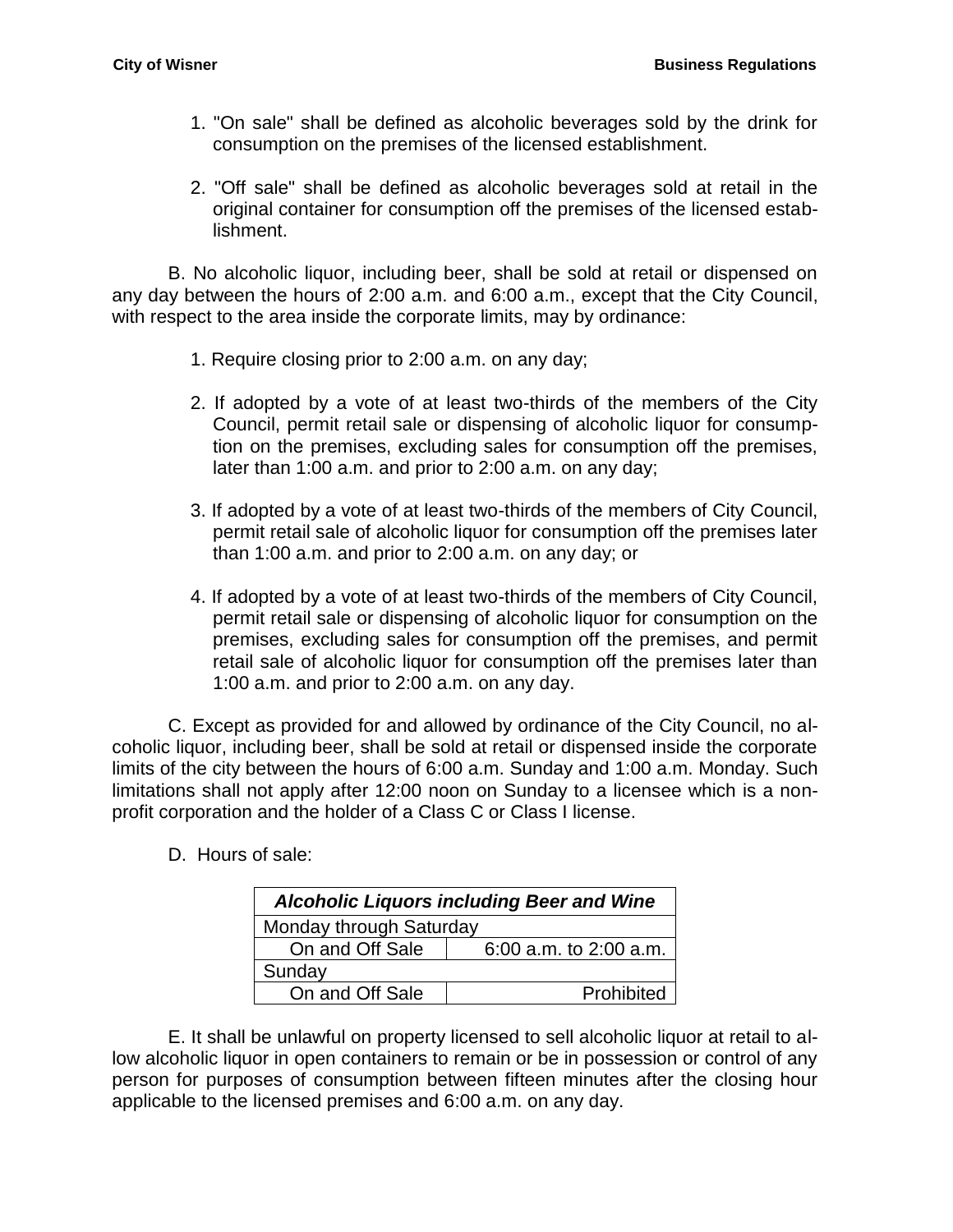F. Nothing in this section shall be construed to prohibit licensed premises from being open for other business on days and hours during which this section prohibits the sale or dispensing of alcoholic beverages. (Neb. Rev. Stat. §53-179)

## **SECTION 5-114: KEG SALES; REGISTRATION; KEG IDENTIFICATION NUMBERS; PROHIBITED ACTS**

A. When any person licensed to sell alcoholic liquor at retail sells beer for consumption off the premises in a container with a liquid capacity of five or more gallons or 18.92 or more liters, the seller shall record the date of sale, the keg identification number, the purchaser's name and address, and the number of the purchaser's motor vehicle operator's license, state identification card, or military identification, if such military identification contains a picture of the purchaser, together with the purchaser's signature. Such record shall be on a form prescribed by the Liquor Control Commission and shall be kept by the licensee at the retail establishment where the purchase was made for not less than six months. Such records kept pursuant to this section shall be available for inspection by any law enforcement officer during normal business hours or at any other reasonable time.

B. Licensees shall place a label bearing a keg identification number on each keg at the time of retail sale. No person shall unlawfully tamper with, alter, or remove the keg ID number from a beer container after such container has been taken from the licensed premises pursuant to a retail sale and before its return to such licensed premises or other place where returned kegs are accepted. (Neb. Rev. Stat. §§53-167.02, 53-167.03)

## <span id="page-10-0"></span>**SECTION 5-114: INSPECTIONS**

The Liquor Control Commission and City Council shall cause frequent inspections to be made on the premises of all retail licensees and if it is found that any such licensee is violating any provision of the Nebraska Liquor Control Act or the rules and regulations of the commission adopted and promulgated under the act or is failing to observe in good faith the purposes of the act, the license may be suspended, canceled, or revoked after the licensee is given an opportunity to be heard in his or her defense. (Neb. Rev. Stat. §53-116.01)

## <span id="page-10-1"></span>**SECTION 5-115: OWNER OF PREMISES**

The owner of any premises used for the sale at retail of alcoholic beverages shall be deemed guilty of a violation of these laws to the same extent as the said licensee if the owner shall knowingly permit the licensee to use the said licensed premises in violation of any municipal code section or Nebraska statute. (Neb. Rev. Stat. §53-1,101)

## <span id="page-10-2"></span>**SECTION 5-116: EMPLOYER**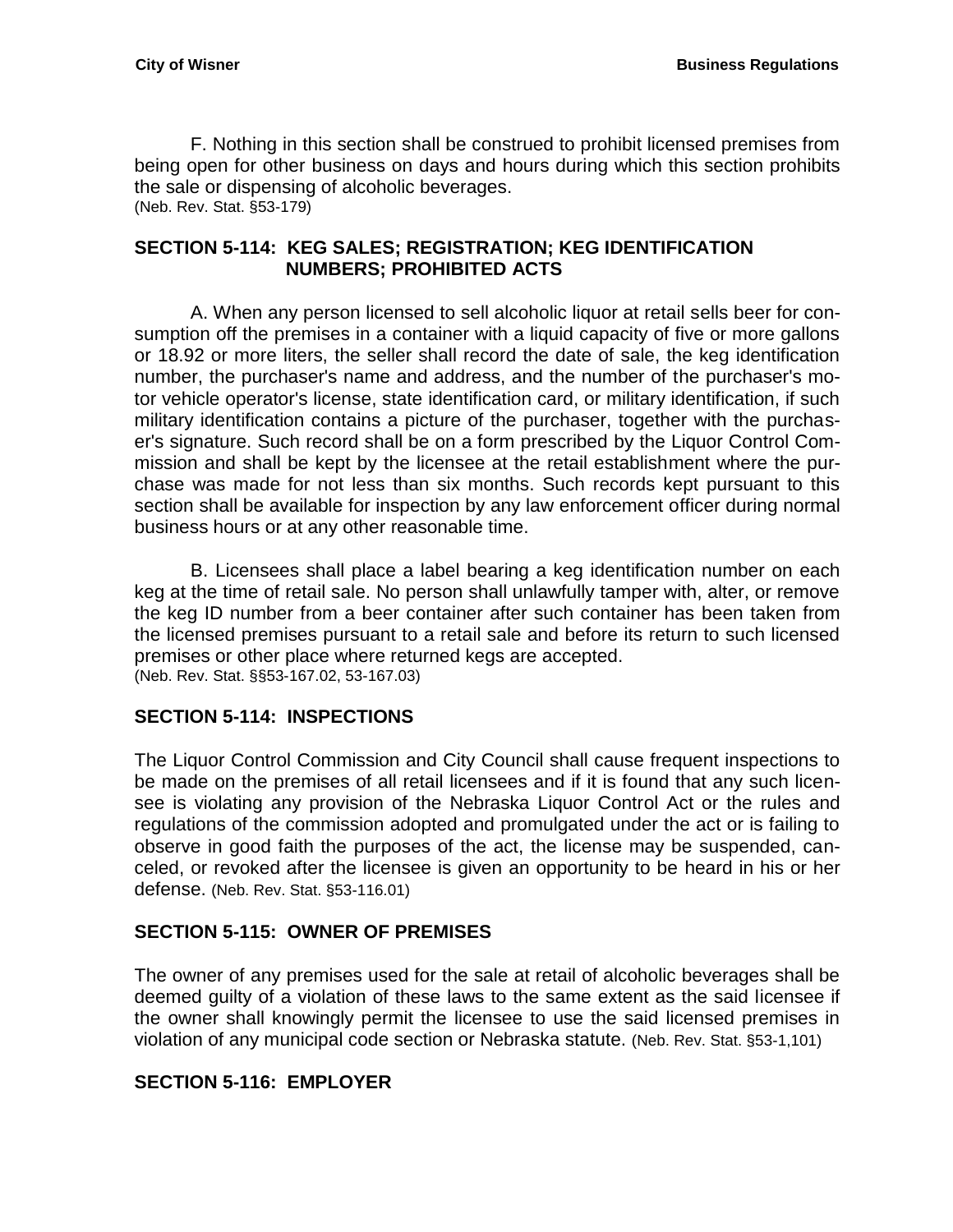The employer of any officer, director, manager, or employee working in a retail liquor establishment shall be held to be liable and guilty of any act or omission or violation of any law or ordinance. Each such act or omission shall be deemed and held to be the act of the employer and will be punishable in the same manner as if the said act or omission had been committed by him or her personally. (Neb. Rev. Stat. §53-1,102)

#### <span id="page-11-0"></span>**SECTION 5-117: HIRING MINORS**

It shall be unlawful for any person to hire minors under the age of 19 years to serve or dispense alcoholic liquors, including beer, in the course of their employment. (Neb. Rev. Stat. §53-168.06)

## <span id="page-11-1"></span>**SECTION 5-118: MINOR'S PRESENCE**

It shall be unlawful for any person or persons who own, manage, or lease an establishment selling alcoholic beverages at retail to allow any minor under the age of 18 years to frequent or otherwise remain in the said establishment unless the said minor is accompanied by a parent or legal guardian and unless said minor remains seated with and under the immediate control of the said parent or legal guardian. (Neb. Rev. Stat. §53-134.03)

## <span id="page-11-2"></span>**SECTION 5-119: MINORS AND INCOMPETENTS**

It shall be unlawful for any person or persons to sell, give away, dispose of, exchange, permit the sale of, or make a gift of any alcoholic liquors or to procure any such alcoholic liquors to or for any minor or any person who is mentally incompetent. (Neb. Rev. Stat. §53-180)

## <span id="page-11-3"></span>**SECTION 5-120: CREDIT SALES**

No person shall sell or furnish alcoholic liquor at retail to any person on credit, on a passbook, on an order on a store, in exchange for any goods, wares, or merchandise, or in payment for any services rendered. If any person extends credit for any such purpose, the debt thereby attempted to be created shall not be recoverable at law. Nothing in this section shall prevent any club holding a Class C license from permitting checks or statements for alcoholic liquor to be signed by members or guests of members and charged to the accounts of the said members or guests in accordance with the bylaws of any such club; and nothing in this section shall prevent (A) any hotel or restaurant holding a retail alcoholic beverage license from permitting checks or statements for liquor to be signed by regular guests residing in the said hotel and charged to the accounts of such guests, or (B) any licensed retailer engaged in the sale of wine or distilled spirits from issuing tasting cards to customers. (Neb. Rev. Stat. §53-183)

#### <span id="page-11-4"></span>**SECTION 5-121: ORIGINAL PACKAGE**

It shall be unlawful for any person or persons who own, manage, or lease any prem-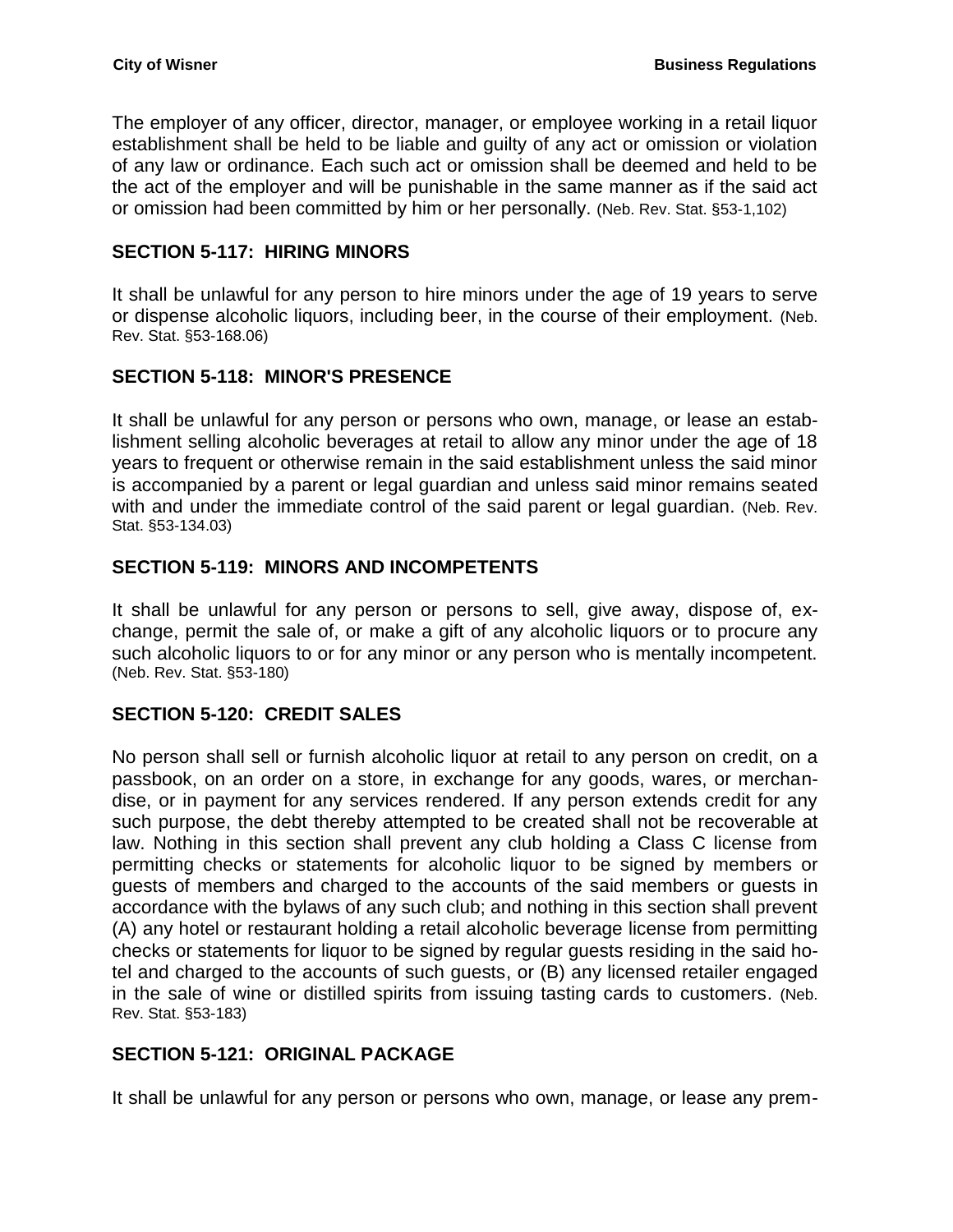ises in which the sale of alcoholic beverages is licensed to have in their possession for sale at retail any alcoholic liquors contained in bottles, casks, or other containers except in the original package. Nothing in this section shall prohibit the refilling of original packages of alcoholic liquor for strictly private use and not for resale. (Neb. Rev. Stat. §53-184)

#### <span id="page-12-0"></span>**SECTION 5-122: CONDUCT PROHIBITED ON LICENSED PREMISES**

No licensee in this city shall engage in, allow, or suffer in or upon the licensed premises any disturbances, lewdness, immoral activities or displays, brawls, or unnecessary noise; or allow, permit or suffer the licensed premises to be used in such a manner as to create public censure or become a nuisance, public or private.

## <span id="page-12-1"></span>**SECTION 5-123: AUTOMATIC LICENSE RENEWAL; PROTESTS**

A. An outstanding retail license issued by the commission may be automatically renewed by the commission without formal application upon payment of the renewal fee and license fee if payable to the commission prior to or within 30 days after the expiration of the license. The payment shall be an affirmative representation and certification by the licensee that all answers contained in an application, if submitted, would be the same in all material respects as the answers contained in the last previous application. The commission may at any time require a licensee to submit an application, and the commission shall at any time require a licensee to submit an application if requested in writing to do so by the City Council. If a licensee files an application form in triplicate original upon seeking renewal of his or her license, the application shall be processed as set forth in Neb. Rev. Stat. §53-131.

B. Any licensed retail premises located in an area which is annexed by the city shall file a formal application for a license. While such application is pending, the licensee may continue all license privileges until the original license expires or is canceled or revoked. If such license expires within 60 days following the annexation date of such area, the license may be renewed by order of the commission for not more than one year.

C. The city clerk shall cause to be published in a legal newspaper in or of general circulation in the city one time between January 10 and January 30 each year individual notice of the right of automatic renewal of each retail liquor and beer license within the city in the form prescribed by law; provided, Class C license renewal notices shall be published between July 10 and July 30 each year. Upon the conclusion of any hearing required by this section, the City Council may request a licensee to submit an application as provided in Neb. Rev. Stat. §53-135.

D. Written protests to the issuance of automatic renewal of a license may be filed by any resident of the city on or before February 10, 20...., or August 10, 20...., in the office of the city clerk and that in the event protests are filed by three or more such persons, hearing will be had to determine whether continuation of the license should be allowed.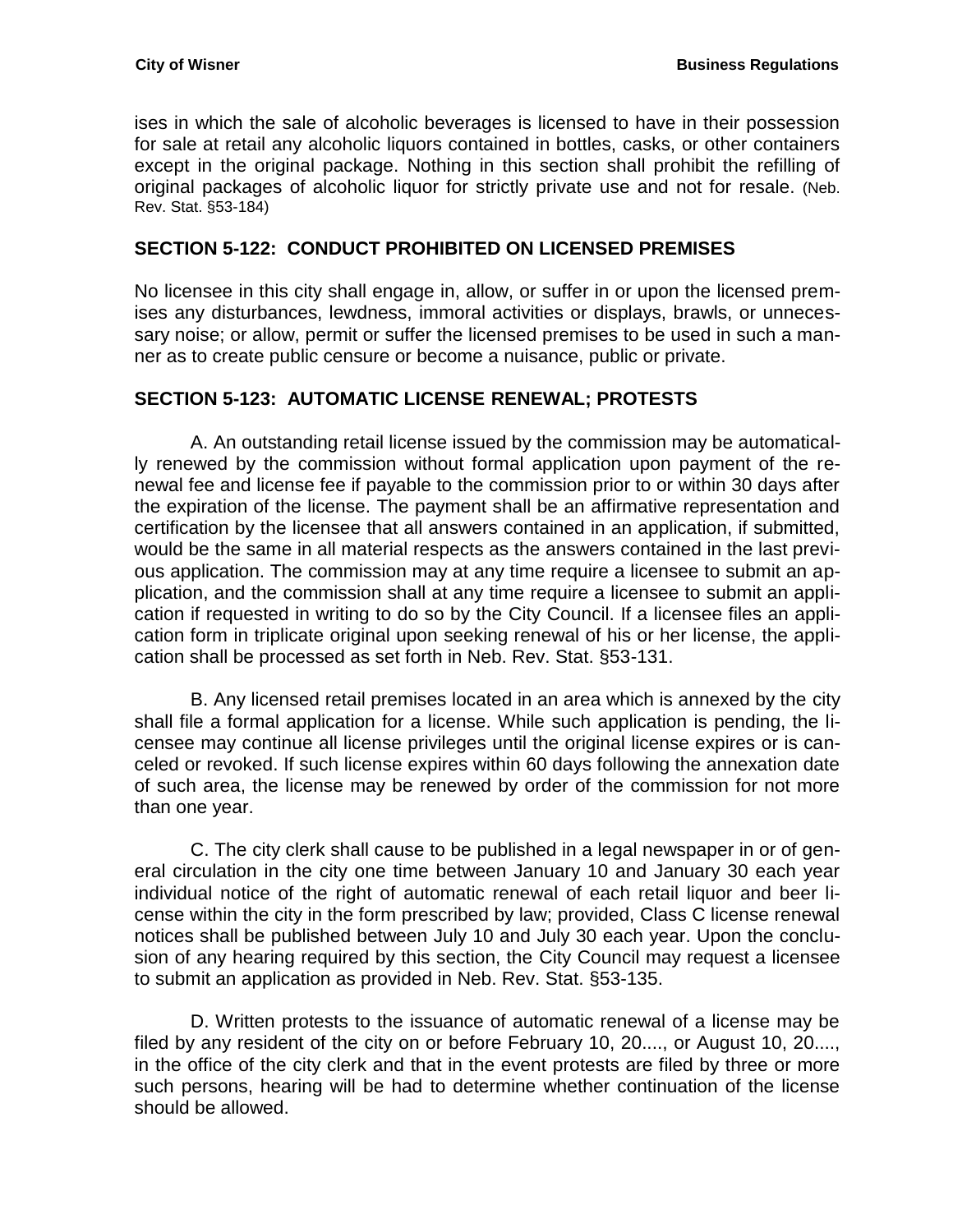(Neb. Rev. Stat. §§53-135, 53-135.01)

#### <span id="page-13-0"></span>**SECTION 5-124: CITIZEN COMPLAINT**

A. Any five residents of the city shall have the right to file a complaint with the City Council stating that any retail licensee subject to the jurisdiction of the council has been or is violating any provision of the Nebraska Liquor Control Act or the rules or regulations issued pursuant to the act. Such complaint shall be in writing in the form prescribed by the council and shall be signed and sworn by the parties complaining. The complaint shall state the particular provision, rule, or regulation believed to have been violated and the facts in detail upon which belief is based.

B. If the City Council is satisfied that the complaint substantially charges a violation and that from the facts alleged there is reasonable cause for such belief, it shall set the matter for hearing within ten days from the date of the filing of the complaint and shall serve notice upon the licensee of the time and place of such hearing and of the particular charge in the complaint. The complaint must in all cases be disposed of by the council within 30 days from the date the complaint was filed by resolution thereof and said resolution shall be deemed the final order for purposes of appeal to the Nebraska Liquor Control Commission as provided in Neb. Rev. Stat. §53-1,115.

C. The following form is hereby prescribed for the use of residents of this city desiring to complain to the mayor and the City Council that any licensee is violating any provision of the Nebraska Liquor Control Act, regulations prescribed by the Nebraska Liquor Control Commission, or any provision of this ordinance:

To the Mayor and City Council of the City of Wisner, Nebraska:

The undersigned respectfully state:

1. That each one is a resident of the City of Wisner, Nebraska.

2. That they believe that \_\_\_\_\_\_\_\_\_\_\_\_\_, the holder of a Class \_\_\_ license in the aforesaid city, has violated Section \_\_\_\_\_\_\_\_\_ of (check one or more):

**LECT** the Nebraska Liquor Control Act.

\_\_\_\_\_ the regulations prescribed by the Nebraska Liquor Control Commission. the municipal code of the City of Wisner, Nebraska.

\_\_\_\_\_\_\_\_\_\_\_\_\_\_\_\_\_\_\_\_\_\_\_\_\_\_\_\_\_\_\_\_\_\_\_\_\_\_\_\_\_\_\_\_\_\_\_\_\_\_\_\_\_\_\_\_\_\_\_\_\_\_

3. That the aforesaid belief is based on the following facts, to-wit:

\_\_\_\_\_\_\_\_\_\_\_\_\_\_\_\_\_\_\_\_\_\_\_\_\_\_\_\_\_\_\_\_\_\_\_\_\_\_\_\_\_\_\_\_\_\_\_\_\_\_\_\_\_\_\_\_\_\_\_\_\_\_\_\_\_\_\_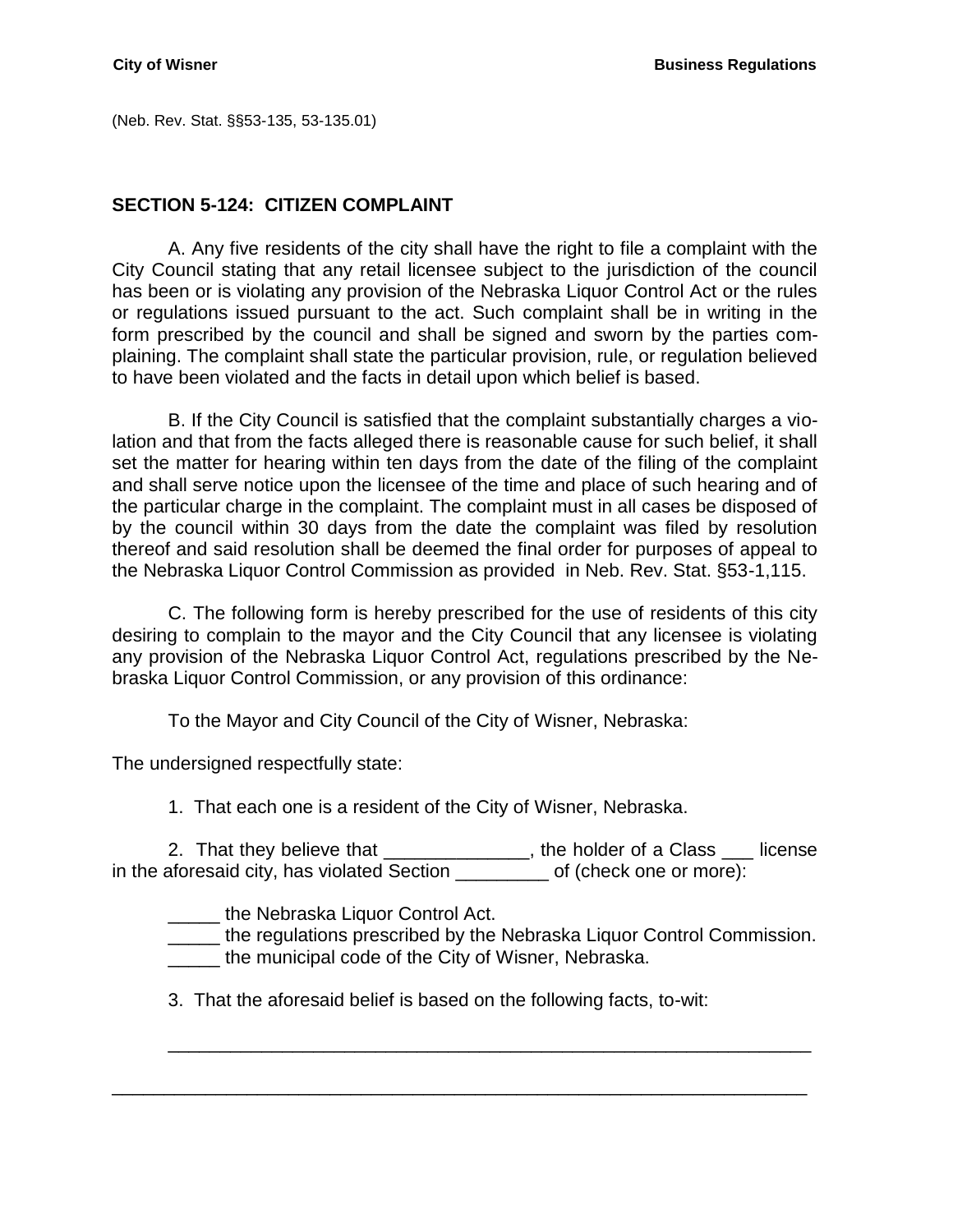| (Name)                                                     | (Name)                                                                                                                                                                                                                                                                                                                                                  |     |
|------------------------------------------------------------|---------------------------------------------------------------------------------------------------------------------------------------------------------------------------------------------------------------------------------------------------------------------------------------------------------------------------------------------------------|-----|
| (Name)                                                     | (Name)                                                                                                                                                                                                                                                                                                                                                  |     |
| <b>STATE OF NEBRASKA</b><br>SS.<br><b>COUNTY OF CUMING</b> | (Name)                                                                                                                                                                                                                                                                                                                                                  |     |
|                                                            |                                                                                                                                                                                                                                                                                                                                                         |     |
|                                                            | Subscribed in my presence and sworn to before me by __<br>this $\frac{1}{2}$ day of $\frac{1}{2}$ and $\frac{1}{2}$ and $\frac{1}{2}$ and $\frac{1}{2}$ and $\frac{1}{2}$ and $\frac{1}{2}$ and $\frac{1}{2}$ and $\frac{1}{2}$ and $\frac{1}{2}$ and $\frac{1}{2}$ and $\frac{1}{2}$ and $\frac{1}{2}$ and $\frac{1}{2}$ and $\frac{1}{2}$ and $\frac$ | and |
|                                                            |                                                                                                                                                                                                                                                                                                                                                         |     |

(Neb. Rev. Stat. §53-134.04)

#### <span id="page-14-0"></span>**SECTION 5-125: COMPLAINT INITIATED BY COUNCIL**

The City Council may on its own motion by resolution fix the time and place for a hearing on whether a licensee has violated any section of the Nebraska Liquor Control Act, the regulations of the Nebraska Liquor Control Commission, or this code, which resolution shall state the section or sections in question. Said resolution shall be served in the same manner and within the same time as the initial resolution mentioned in Section 5-124 (Citizen Complaint), and insofar as possible the procedure shall be the same as is provided in that section. (Neb. Rev. Stat. §53-134)

#### <span id="page-14-1"></span>**SECTION 5-126: REVOCATION OF LICENSE**

Whenever any licensee has been convicted by any court of a violation of the Nebraska Liquor Control Act, the licensee may, in addition to the penalties for such offense, incur a forfeiture of the license and all money that had been paid for the license. The City Council may conditionally revoke the license subject to a final order of the Liquor Control Commission or the commission may revoke the license in an original proceeding brought before it for that purpose. (Neb. Rev. Stat. §53-116.02)

#### <span id="page-14-2"></span>**SECTION 5-127: CHANGE OF PREMISES**

Any retailer licensee desiring to transfer his or her license from one premises to another shall file a written request for permission to do so with the city clerk and shall also file with said clerk a sworn statement showing that the premises to which removal is to be made comply in all respects with the requirements of the Nebraska Liquor Control Act, as amended. The city clerk shall present said application and statement to the City Council at its next meeting and it shall by resolution approve or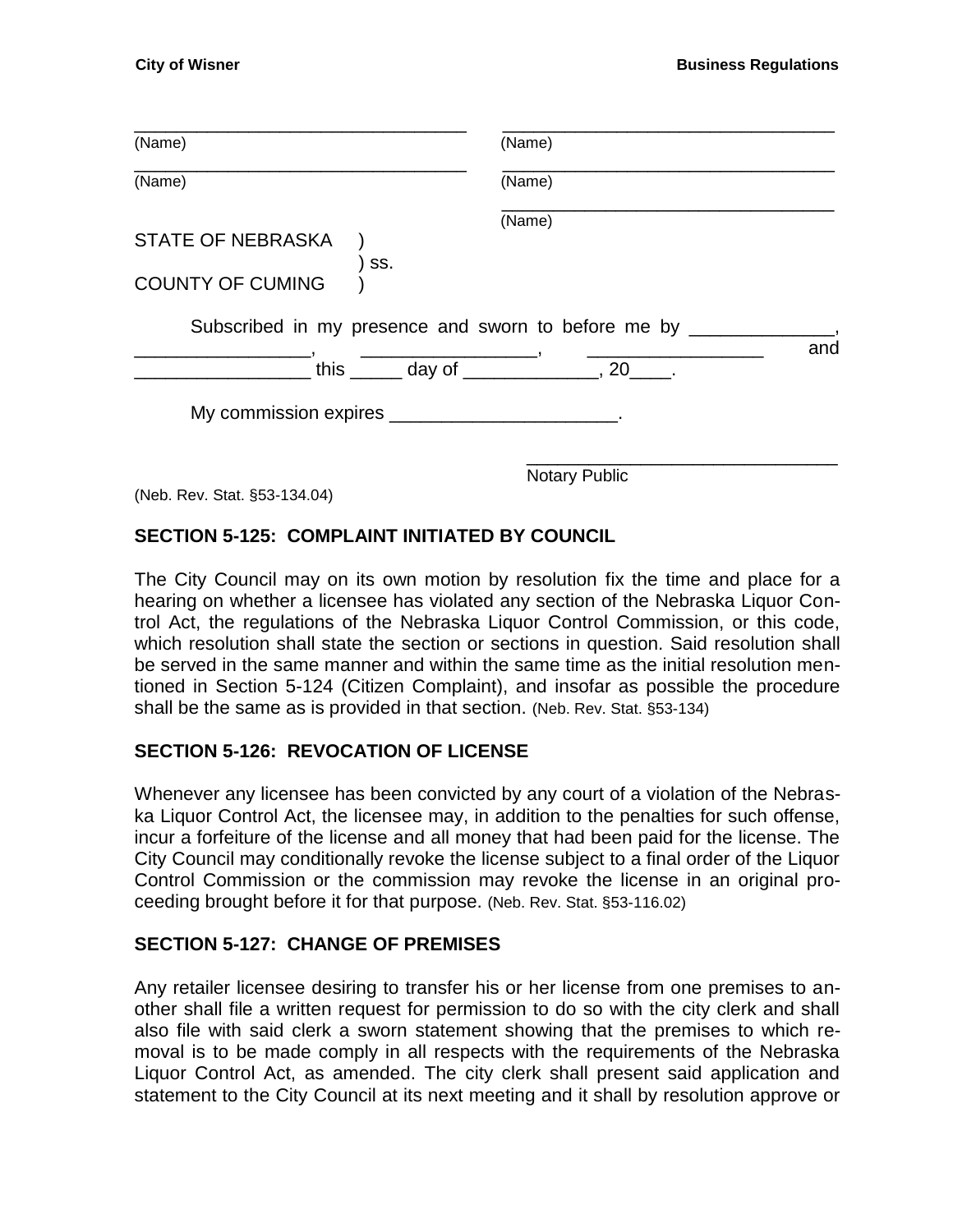disapprove the transfer. If the transfer is approved, the said approval shall be endorsed on the license by the mayor and attested by the city clerk.

#### <span id="page-15-0"></span>**SECTION 5-128: REMOVAL OF INTOXICATED PERSONS FROM PUBLIC OR QUASI-PUBLIC PROPERTY**

A. City police, county sheriffs, officers of the Nebraska State Patrol, and any other such law enforcement officers with power to arrest for traffic violations may take a person who is intoxicated and in the judgment of the officer dangerous to himself, herself, or others or who is otherwise incapacitated from any public or quasi-public property. An officer removing an intoxicated person from public or quasi-public property shall make a reasonable effort to take such intoxicated person to his or her home or to place such person in any hospital, clinic, alcoholism center, or with a medical doctor as may be necessary to preserve life or to prevent injury. Such effort at placement shall be deemed reasonable if the officer contacts those facilities or doctors which have previously represented a willingness to accept and treat such individuals and which regularly do accept such individuals. If such efforts are unsuccessful or are not feasible, the officer may then place such intoxicated person in civil protective custody, except that civil protective custody shall be used only so long as is necessary to preserve life or to prevent injury and under no circumstances for longer than 24 hours.

B. The placement of such person in civil protective custody shall be recorded at the facility or jail to which he or she is delivered and communicated to his or her family or next of kin, if they can be located, or to such person designated by the person taken into civil protective custody.

C. The law enforcement officer who acts in compliance with this section shall be deemed to be acting in the course of his or her official duty and shall not be criminally or civilly liable for such actions.

D. The taking of an individual into civil protective custody under this section shall not be considered an arrest. No entry or other record shall be made to indicate that the person has been arrested or charged with a crime.

E. For purposes of this section, "public property" shall mean any public right of way, street, highway, alley, park, or other state-, county-, or city-owned property. "Quasi-public property" shall mean and include private or publicly owned property utilized for proprietary or business uses which invites patronage by the public or which invites public ingress and egress. (Neb. Rev. Stat. §53-1,121)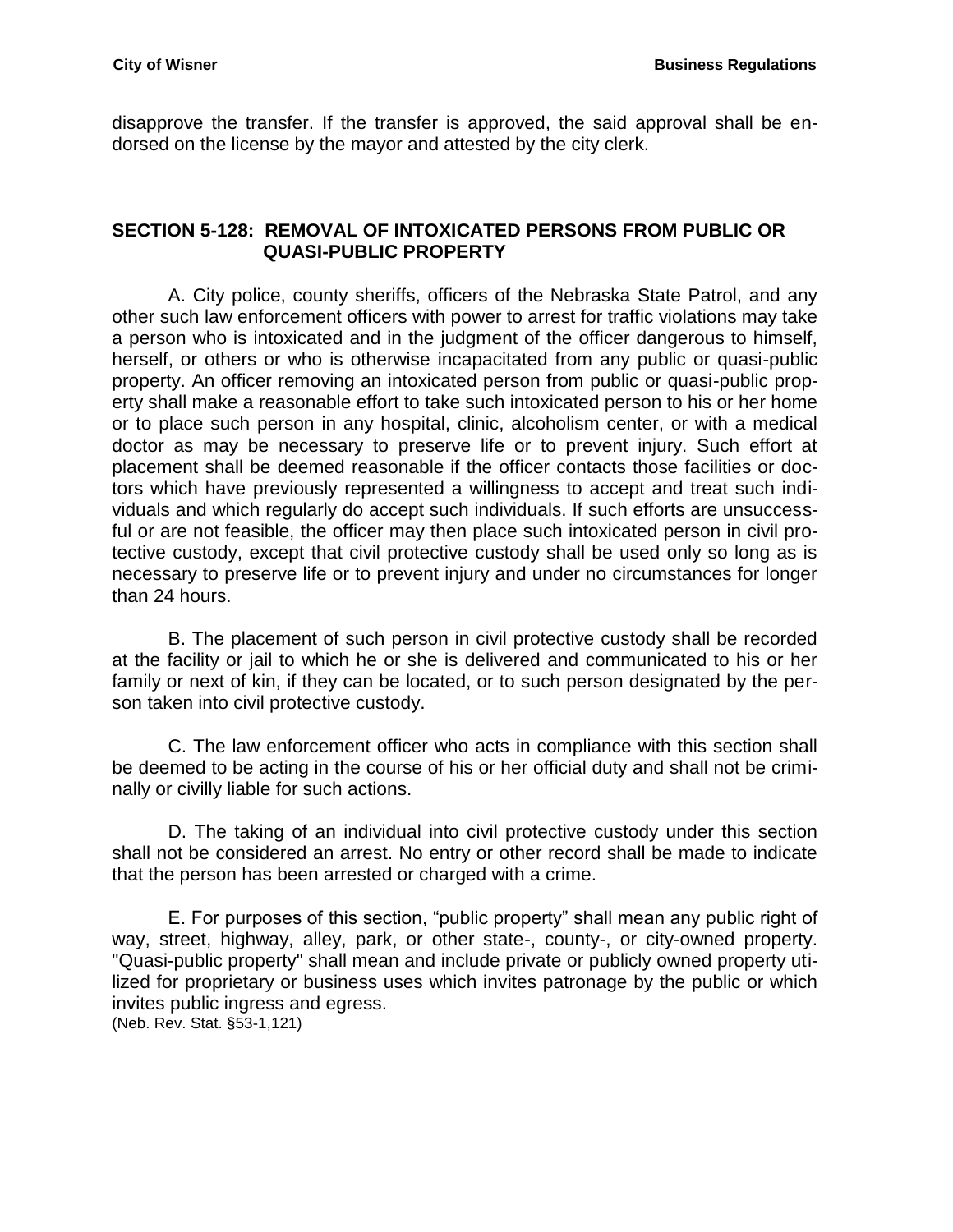# **Article 2 – Peddlers and Solicitors**

## <span id="page-16-1"></span><span id="page-16-0"></span>**SECTION 5-201: DEFINITIONS**

For the purpose of this article, the following definitions shall apply unless the context clearly indicates or requires a different meaning.

"Business" shall mean the business carried on by any person who is an itinerant merchant, peddler, or solicitor as defined in this section.

"Goods" shall mean merchandise of any description whatsoever and includes, but is not restricted to, wares and foodstuffs.

"Itinerant merchant" shall mean any person, whether owner, agent, or consignee, who engages in a temporary business of selling goods within the city and who, in the furtherance of such business, uses any building, structure, vehicle, or any place within the city.

"Peddler" shall mean any person, not an itinerant merchant, who:

- A. Travels from place to place by any means carrying goods for sale, making sales, or making deliveries; or
- B. Without traveling from place to place, sells or offers goods for sale from any public place within the city.

"Solicitor" shall mean any person who travels by any means from place to place, taking or attempting to take orders for sale of goods to be delivered in the future or for services to be performed in the future. A person who is a solicitor is not a peddler.

#### <span id="page-16-2"></span>**SECTION 5-202: LICENSE REQUIRED**

A. Any person who is an itinerant merchant, peddler, or solicitor shall obtain a license before engaging in such activity within the city.

B. The fee for the license required by this section shall be as set from time to time by the city.

C. No license issued under this section shall be transferable.

D. All licenses issued under this section shall expire 90 days after the date of issuance thereof.

#### <span id="page-16-3"></span>**SECTION 5-203: LICENSE; APPLICATION**

A. Every applicant for a license required by this article shall file an application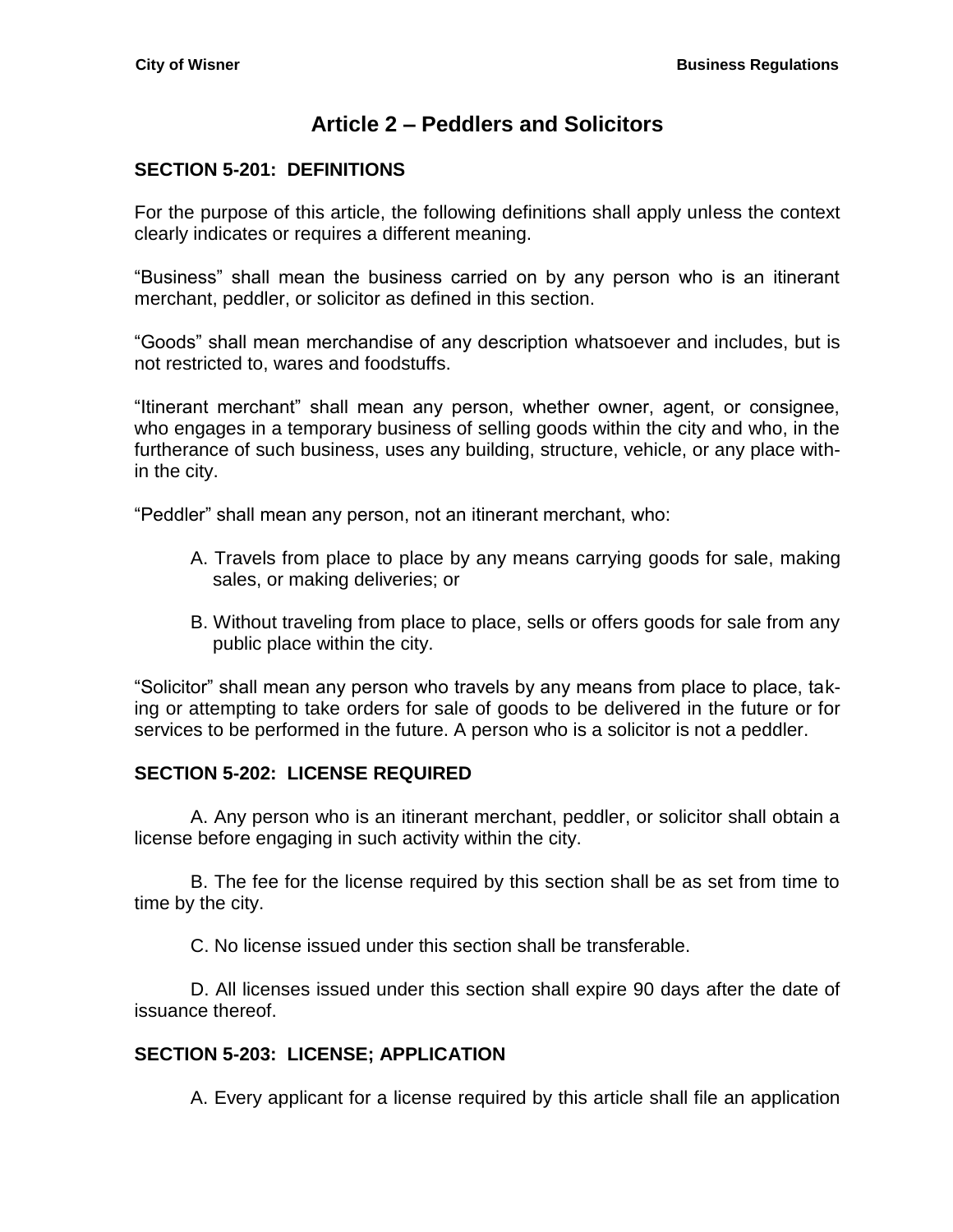with the city clerk. The application shall be signed by the applicant if an individual, by all partners if a partnership, or by the president if a corporation. The applicant may be requested to provide information concerning the following items:

- 1. The name and address of the applicant;
- 2. The name of the individual having management authority or supervision of the applicant's business during the time that it is proposed to be carried on in the city; the local address of such individual; the permanent address of such individual; and the capacity in which such individual will act;
- 3. The name and address of the person, if any, for whose purpose the business will be carried on and, if a corporation, the state in which incorporated;
- 4. The time period(s) during which it is proposed to carry on the applicant's business;
- 5. The nature, character, and quality of the goods or services to be offered for sale or delivered and, in the case of goods, (a) their invoice value and whether they are to be sold by sample as well as from stock; and (b) where and by whom such goods are manufactured or grown and where such goods are located at the time of application;
- 6. The nature of the advertising proposed to be done for the business; and
- 7. Whether or not the applicant, or the individual identified in subsection  $(A)(2)$  herein, or the person identified in subsection  $(A)(3)$  herein has been convicted of any crime or misdemeanor and, if so, the nature of each offense and the penalty assessed for each offense.

B. Applicants for peddler or solicitor licenses may be required to provide further information concerning the following items, in addition to that requested under subsection (A) above:

- 1. A description of the applicant; and
- 2. A description of any vehicle proposed to be used in the business, including its registration number, if any.

C. Every applicant for a license required by this article shall, if required by the city, attach to his or her application credentials from the person, if any, for which the applicant proposes to do business, authorizing the applicant to act as such representative.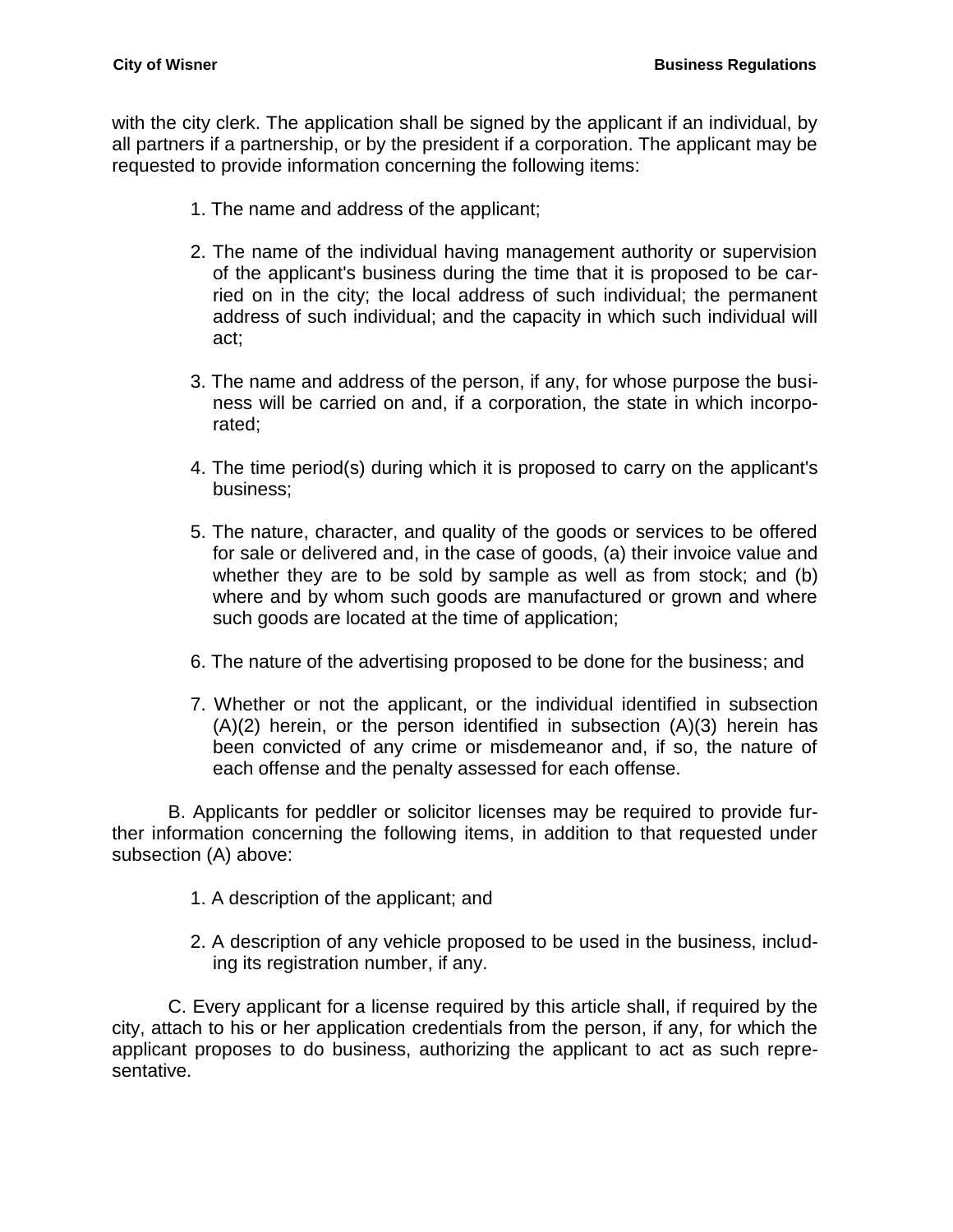D. Every applicant who proposes to handle foodstuffs shall also attach to his or her application, in addition to any attachments required under subsection (C) herein, a statement from a licensed physician, dated not more than ten days prior to the date of application, certifying the applicant to be free of contagious or communicable disease.

## <span id="page-18-0"></span>**SECTION 5-204: LICENSE; ISSUANCE STANDARDS**

A. Upon receipt of an application, an investigation of the applicant's business reputation and moral character shall be made.

B. The application shall be approved unless such investigation discloses tangible evidence that the conduct of the applicant's business would pose a substantial threat to the public health, safety, morals, or general welfare. In particular, tangible evidence, which shall constitute a valid reason for the disproval of an application, shall be that the applicant has:

- 1. Been convicted of a crime of moral turpitude;
- 2. Made willful misstatements in the application;
- 3. Committed prior violations of ordinances pertaining to itinerant merchants, peddlers, solicitors, and the like;
- 4. Committed prior fraudulent acts; or
- 5. A record of continual breaches of solicited contracts.

C. The city clerk shall issue a license to each peddler or solicitor licensed under this article. The license shall contain the words "licensed peddler" or "licensed solicitor," the expiration date of the license, and the number of the license.

D. In the event more than one place within the city shall be used to conduct the business licensed, separate licenses shall be issued for each place.

## <span id="page-18-1"></span>**SECTION 5-205: LICENSE; REVOCATION**

Any license or permit granted under this article may be revoked by the city clerk after notice and hearing, pursuant to the standards in Section 5-206 (Revocation Standards). Notice of hearing for revocation shall be given in writing, setting forth specifically the grounds of the complaint and the time and place of the hearing. Such notice shall be mailed to the licensee at his or her last known address at least ten days prior to the date set for the hearing.

## <span id="page-18-2"></span>**SECTION 5-206: LICENSE; REVOCATION STANDARDS**

A license granted under this article may be revoked for any of the following reasons:

A. Any fraud or misrepresentation contained in the license application;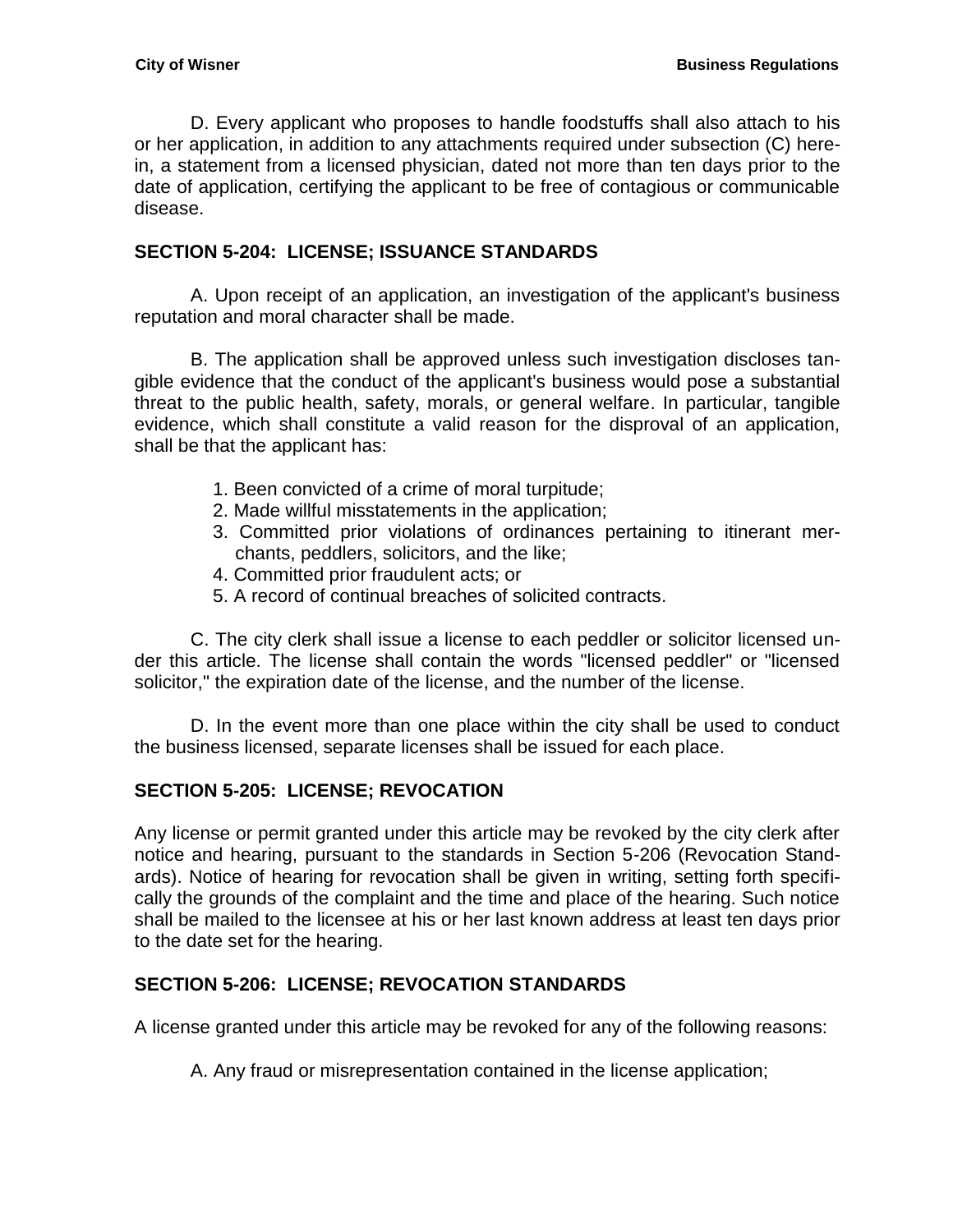B. Any fraud, misrepresentation, or false statement made in connection with the business being conducted under the license;

C. Any violation of this article;

D. Conviction of the licensee of any felony or of any misdemeanor involving moral turpitude; or

E. Conducting the business licensed in an unlawful manner or in such a way as to constitute a menace to the health, safety, morals, or general welfare of the public.

## <span id="page-19-0"></span>**SECTION 5-207: LICENSE; APPEAL PROCEDURE**

Any person aggrieved by a decision under Sections 5-204 (Issuance Standards) or 5- 206 (Revocation Standards) shall have the right to appeal to the City Council. The appeal shall be taken by filing with the council, within 14 days after notice of the decision has been mailed to such person's last known address, a written statement setting forth the grounds for appeal. The council shall set the time and place for a hearing and notice for such hearing shall be given to such person in the same manner as provided in Section 5-205 (Revocation). The order of the council after the hearing shall be final.

## <span id="page-19-1"></span>**SECTION 5-208: LICENSE; LICENSEE'S DUTIES**

The license shall be kept with the licensee during such time as he or she is engaged in the business licensed.

## <span id="page-19-2"></span>**SECTION 5-209: HOURS**

It shall be unlawful to make calls as a solicitor or peddler to prospective customers before 9:00 a.m. or after 6:00 p.m. any day unless requested to do so by the prospective customer. (Neb. Rev. Stat. §17-134)

## <span id="page-19-3"></span>**SECTION 5-210: POLICY; REFUSAL**

It is hereby declared to be the policy of the city that the occupants of the residences in the city shall make the determination of whether solicitors shall be, or shall not be, invited into their respective residences.

A. Notice of the refusal of invitation to solicitors to any residence shall be given on a weatherproof card approximately 3 by 4 inches in size, exhibited upon or near the main entrance door to the residence, indicating the determination by the occupant and containing the applicable words, as follows:

#### "NO SOLICITORS INVITED"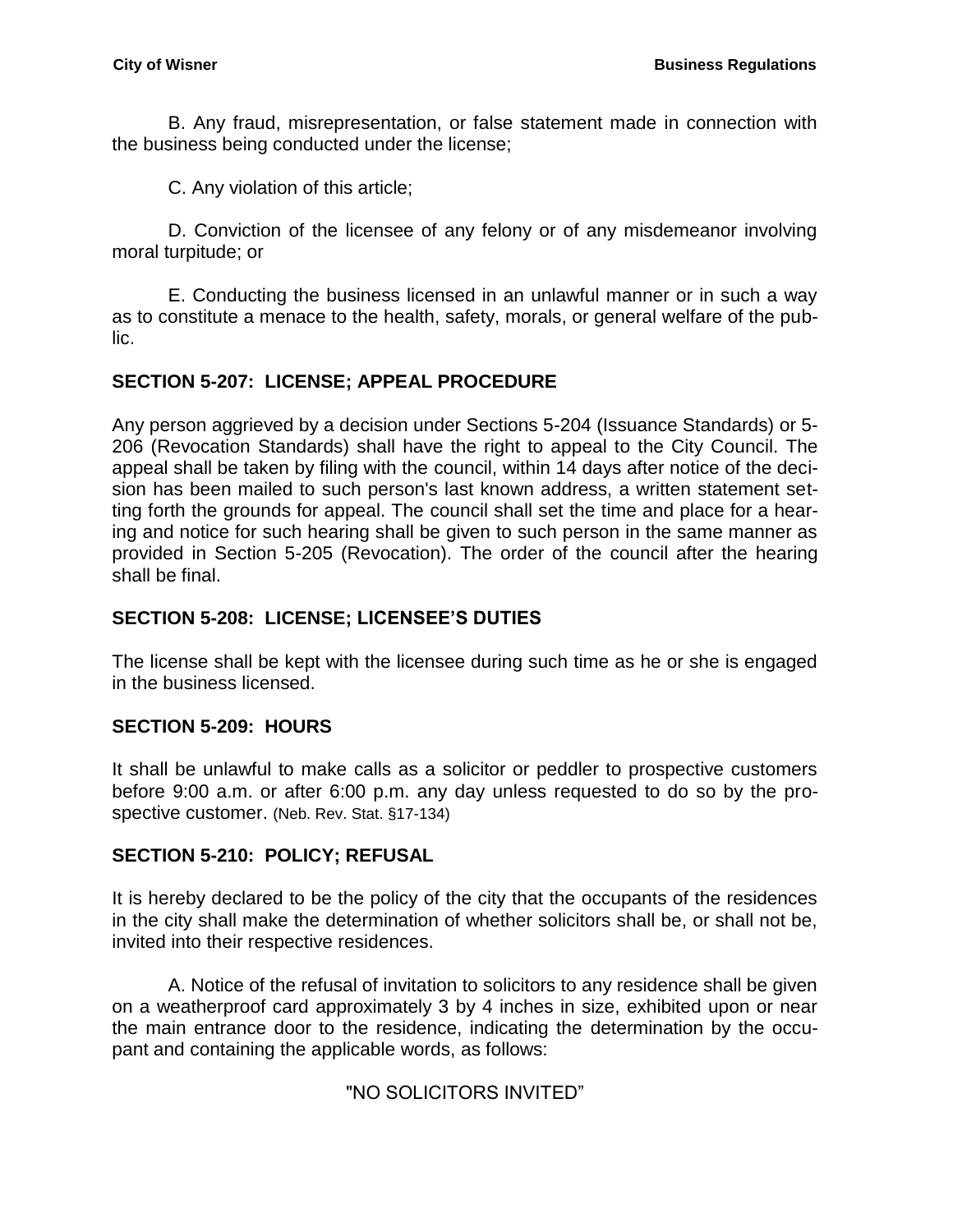B. The letters shall be at least 1/3 inch in height.

C. The card so exhibited shall constitute sufficient notice to any solicitor of the determination by the occupant of the residence of the information contained thereon.

D. It shall be the duty of every solicitor, upon going onto any premises in the city upon which a residence is located, to first examine the notice provided for in subsection (A), if any is attached, and be governed by the statement contained on the notice. If a notice stating "NO SOLICITORS INVITED" is posted on or near the front door, the solicitor, whether registered or not, shall immediately and peacefully depart from the premises.

E. It is hereby declared to be unlawful and shall constitute a nuisance for any person to go upon any premises and ring the doorbell upon or near any door or create any sound in any manner calculated to attract the attention of the occupant of such residence for the purpose of securing an audience with the occupant thereof and engage in soliciting in defiance of the notice exhibited at the residence in accordance with the provisions of subsection (A) herein.

## <span id="page-20-0"></span>**SECTION 5-211: PROHIBITED SOLICITATION**

Any solicitor who has gained entrance to any residence, whether invited or not, shall immediately and peacefully depart from the premises when requested to do so by the occupant.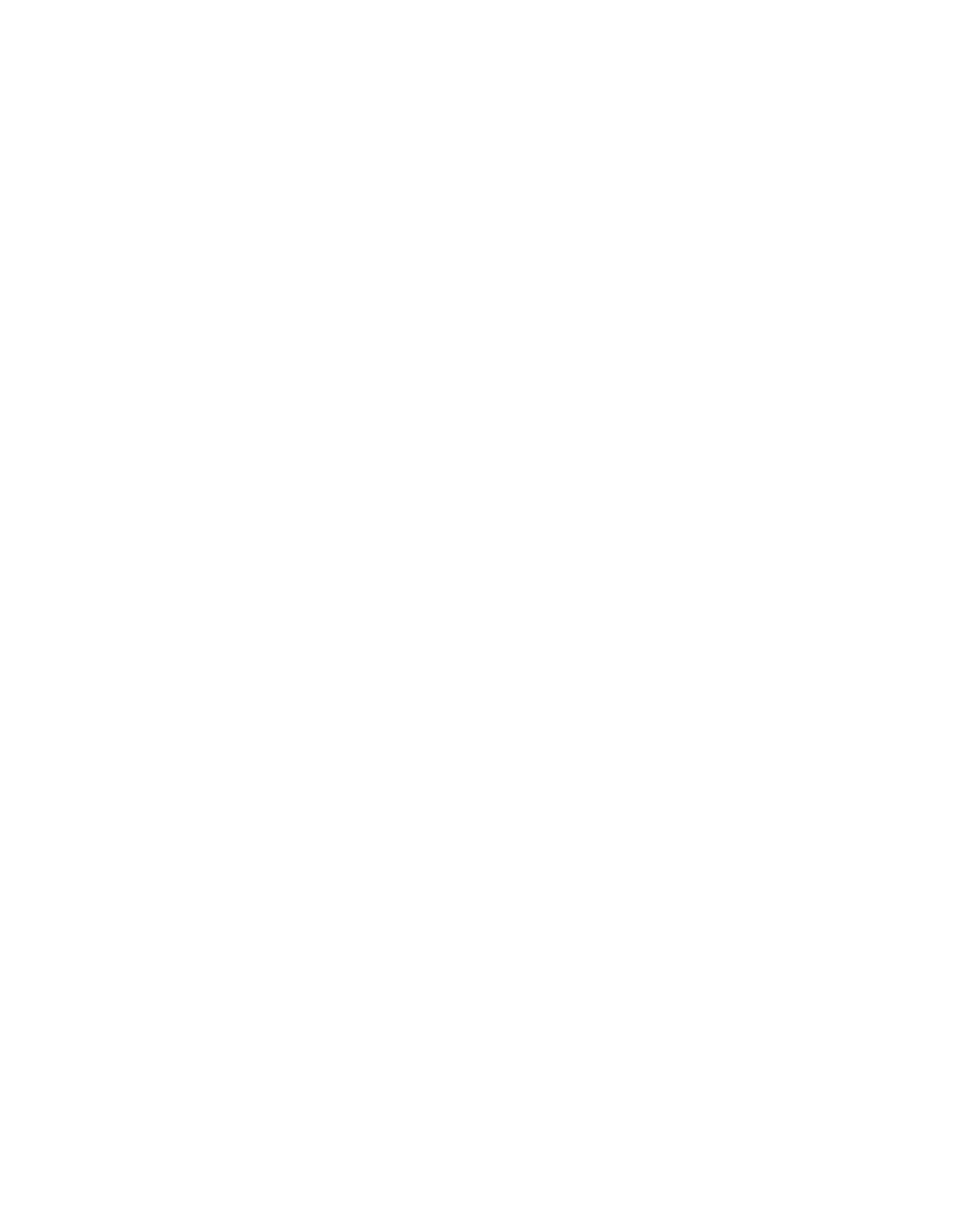# **Article 3 – Occupation Taxes**

## <span id="page-22-1"></span><span id="page-22-0"></span>**SECTION 5-301: PURPOSE**

For the purpose of raising revenue, there is hereby levied an occupation tax upon such occupations and businesses carried on within the corporate limits of this city and in such amounts as set by ordinance and placed on file with the city clerk; and every person, firm, association or corporation carrying on the occupation or business specified within the limits of said city shall pay to the city treasury the sum named as a tax upon such occupation or business. All money so collected shall be credited to the general fund, except as provided in Section 5-302(B) as to fire insurance companies.

## <span id="page-22-2"></span>**SECTION 5-302: LEVY AUTHORIZED**

A. The city shall have power to raise revenue by levying and collecting a license tax on any occupation or business within the limits of the city and regulate the same by ordinance. Any occupation tax imposed pursuant to this section shall make a reasonable classification of businesses, users of space, or kinds of transactions for purposes of imposing such tax, except that no occupation tax shall be imposed on any transaction which is subject to tax under Neb. Rev. Stat. §§53-160, 66-489, 66- 489.02, 66-4,140, 66-4,145, 66-4,146, 77-2602, or 77-4008 or which is exempt from tax under Neb. Rev. Stat. §77-2704.24. The occupation tax shall be imposed in the manner provided in Neb. Rev. Stat. §18-1208, except that Neb. Rev. Stat. §18-1208 does not apply to an occupation tax subject to Neb. Rev. Stat. §86-704. All such taxes shall be uniform in respect to the classes upon which they are imposed. All scientific and literary lectures and entertainments shall be exempt from such taxation, as well as concerts and other musical entertainments given exclusively by the citizens of the city.

B. The City Council shall have authority, by ordinance, to impose an occupation tax of not more than \$5.00 per annum on each fire insurance corporation, company or association doing business in the city for the use, support and benefit of the volunteer Fire Department. The city clerk shall collect with diligence the occupation tax so imposed. Upon the receipt of the tax, the clerk shall pay over the proceeds thereof to the city treasurer, who shall credit the same to a fund to be known as "special occupation tax fund" for the benefit of the Fire Department. Upon proper claim filed by the fire chief and allowed by the City Council, the treasurer shall pay over the proceeds of the tax in the fund from time to time for the use of the Fire Department as hereinbefore provided.

C. Notwithstanding any ordinance or charter power to the contrary, the city shall not impose an occupation tax on the business of any person, firm, or corporation licensed under the Nebraska Liquor Control Act and doing business within the corporate limits of the city in any sum which exceeds two times the amount of the license fee required to be paid under the act to obtain such license.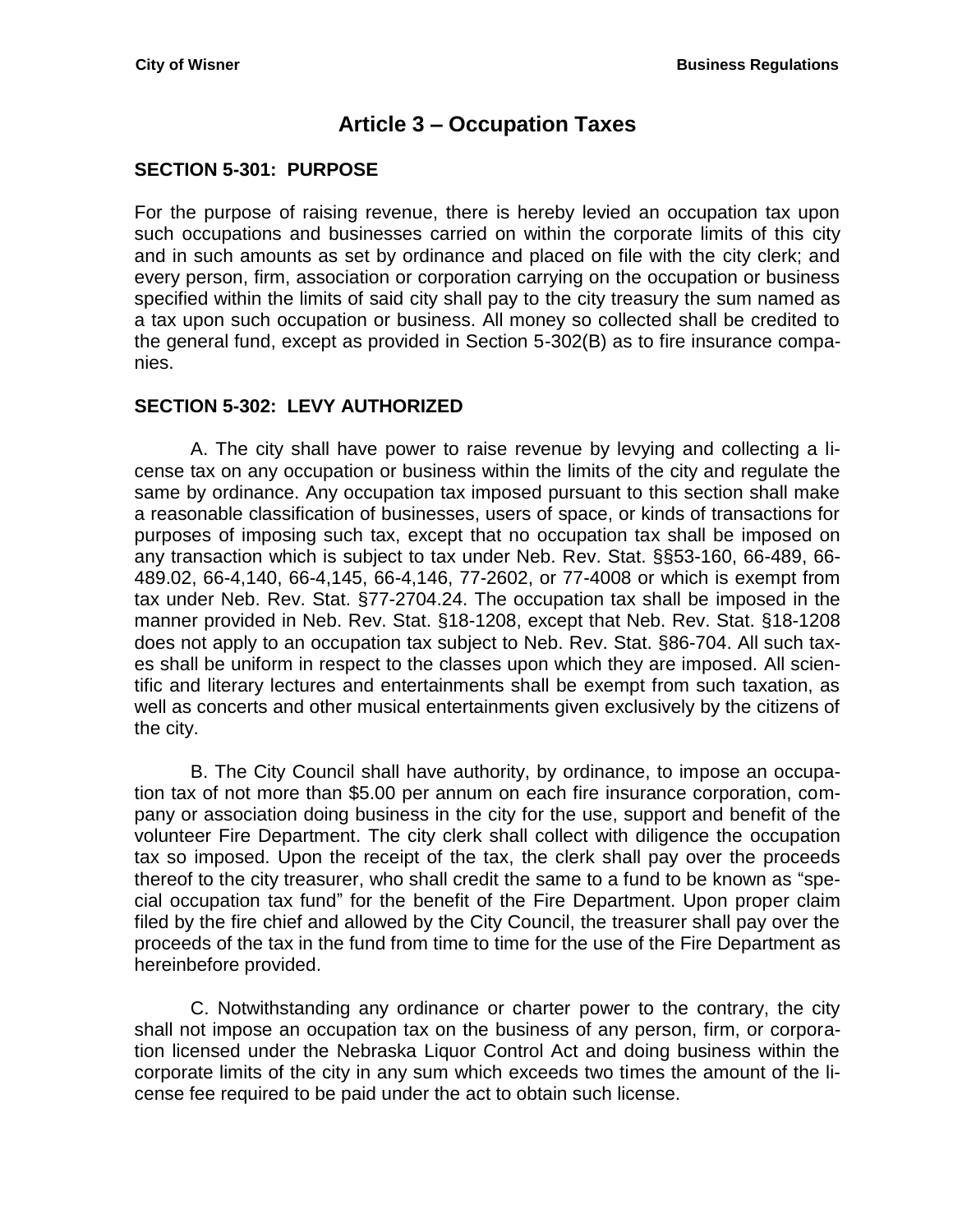(Neb. Rev. Stat. §§17-525, 35-106, 53-132) (Ord. No. 2005-994, 9/6/05)

#### <span id="page-23-0"></span>**SECTION 5-303: COLLECTION DATE; RECEIPT**

Unless provided otherwise or levied daily, any occupation taxes imposed by the City Council shall be due and payable on May 1 each year, except that any occupation taxes collected from Class C liquor licensees shall be due and payable on November 1. Upon payment of an occupation tax by any person to the city clerk, he or she shall give a receipt specifying the date, person paying the tax, and the amount paid.

#### <span id="page-23-1"></span>**SECTION 5-304: FAILURE TO PAY**

If any person, company, or corporation fails or neglects to pay the occupation taxes as provided in this article on the day they become due and payable, the city shall then proceed by civil suit to collect the amount due. All delinquent taxes shall bear interest at the rate of 1% per month until paid.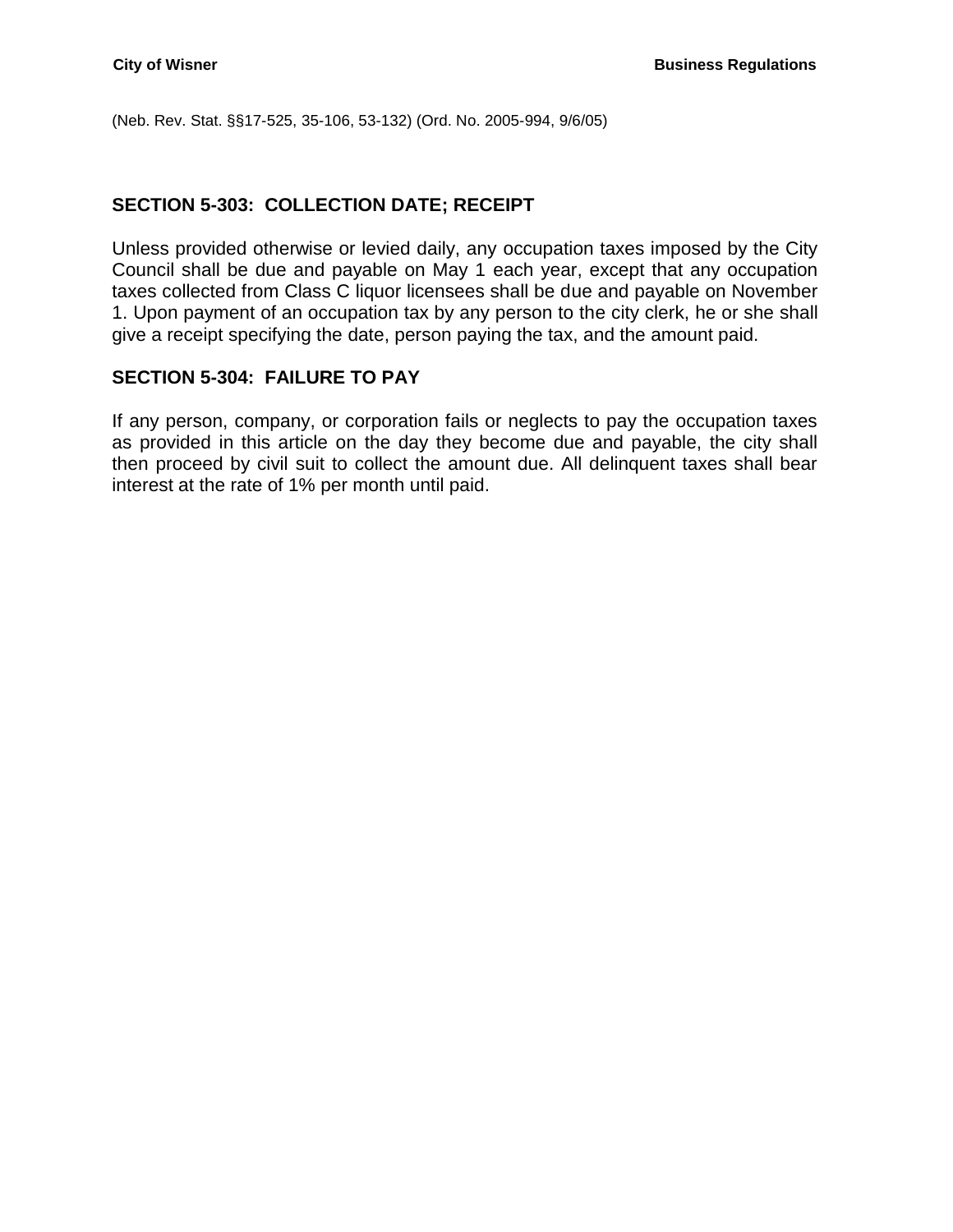# **Article 4 – Tobacco and Cigarettes**

#### <span id="page-24-1"></span><span id="page-24-0"></span>**SECTION 5-401: LICENSE; APPLICATION; FEE**

A. Licenses for the sale of cigars, tobacco, cigarettes, cigarette materials, vapor products, or alternative nicotine products to persons over the age of 18 years shall be issued to individuals, partnerships, limited liability companies, and corporations by the city clerk upon application duly made as provided in Neb. Rev. Stat. §28- 1422.

B. Every person, partnership, limited liability company, or corporation desiring a license to sell tobacco at retail shall:

- 1. File with the city clerk a written application on a form provided by the city stating the name of the person, partnership, limited liability company, or corporation for whom the license is desired and the exact location of the place of business; and
- 2. Deposit with the application a license fee as set by resolution of the City Council and filed at the office of the city clerk.
- 3. Provide a social security number if the applicant is an individual.

C. The term for which a license shall run shall be from the date of filing the application and paying the license fee to and including December 31 of the calendar year in which application for the license is made.

D. Any person, partnership, limited liability company, or corporation selling annually in the aggregate shall pay varying license fees, as set by resolution of the City Council and filed in the city office, as follows:

- 1. More than 150,000 cigars, packages of cigarettes, and packages of tobacco in any form at wholesale.
- 2. Combined annual sales amounting to less than 150,000 cigars, packages of cigarettes, and packages of tobacco.

E. No wholesaler's license shall be issued in any year for less than the fee as provided in subsection (D)(1) is paid unless the applicant shall file with the application a statement duly sworn to by (1) himself or herself, or (2) if the applicant is a partnership, by a member of the firm, or (3) if a limited liability company, by a member or manager of the company, or (4) if a corporation, by an officer or manager thereof, that in the past, such wholesaler's combined sales of cigars, packages of cigarettes, and packages of tobacco in every form have not exceeded in the aggregate 150,000 annually and that such sales will not exceed such aggregate amount for the current year for which the license is to issue. Any person swearing falsely in such affidavit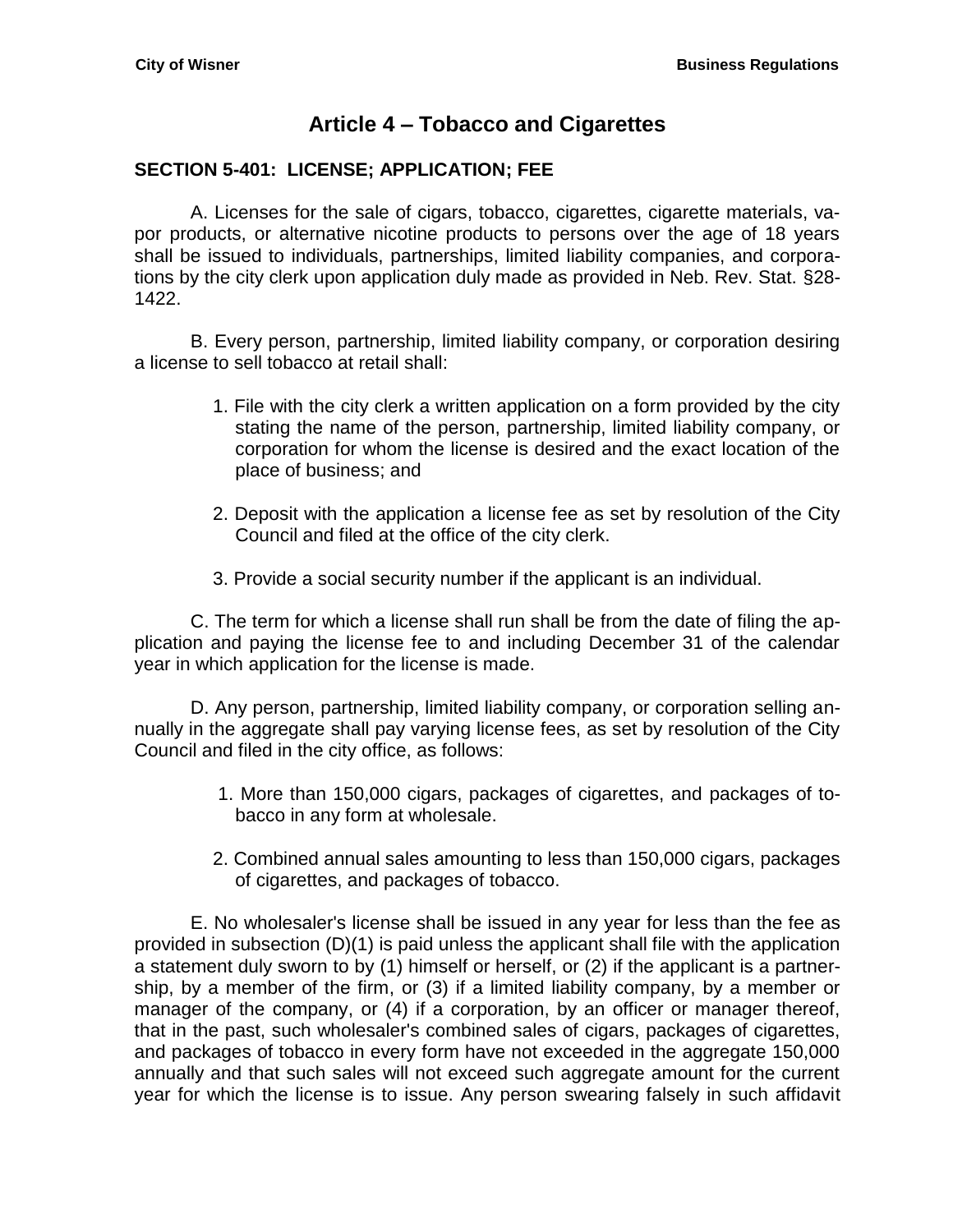shall be guilty of an offense and such wholesaler's license shall be revoked until the full license fee as provided in subsection (D)(1) is paid.

E. If application for a license is made after July 1 of any calendar year, the fee shall be one-half of the fee provided in this section. (Neb. Rev. Stat. §§28-1421 through 28-1423)

## <span id="page-25-0"></span>**SECTION 5-402: LICENSEE; RIGHTS**

A. The license provided for herein shall authorize the sale of cigars, tobacco, cigarettes, cigarette materials, vapor products, or alternative nicotine products by the licensee and employees to persons over the age of 18 years at the place of business described in the license for the term therein authorized, unless the license is forfeited as a result of court action as provided in Neb. Rev. Stat. §28-1425.

B. If the license is revoked and forfeited pursuant to Neb. Rev. Stat. §28-1425, all rights under the license shall at once cease and terminate. (Neb. Rev. Stat. §§28-1424, 28-1425)

## <span id="page-25-1"></span>**SECTION 5-403: DISPOSITION OF FEES**

All money collected as license fees under the provisions of this article shall be paid over by the city clerk to the treasurer of the school fund for the city. (Neb. Rev. Stat. §28- 1426)

## <span id="page-25-2"></span>**SECTION 5-404: LICENSE; TRANSFER**

In case of the sale of a business where the owner has a license hereunder, the city clerk may authorize such license to be transferred to the purchaser. In case of a change of location by any licensee hereunder, the city clerk may transfer such license to the new location. (Neb. Rev. Stat. §28-1428)

## <span id="page-25-3"></span>**SECTION 5-405: LICENSE; REVOCATION; REISSUANCE**

In the event that the license of a licensee hereunder shall be revoked and forfeited as provided in Neb. Rev. Stat. §28-1425, no new license shall be issued to such licensee until the expiration of one year from the date of such revocation and forfeiture. (Neb. Rev. Stat. §28-1429)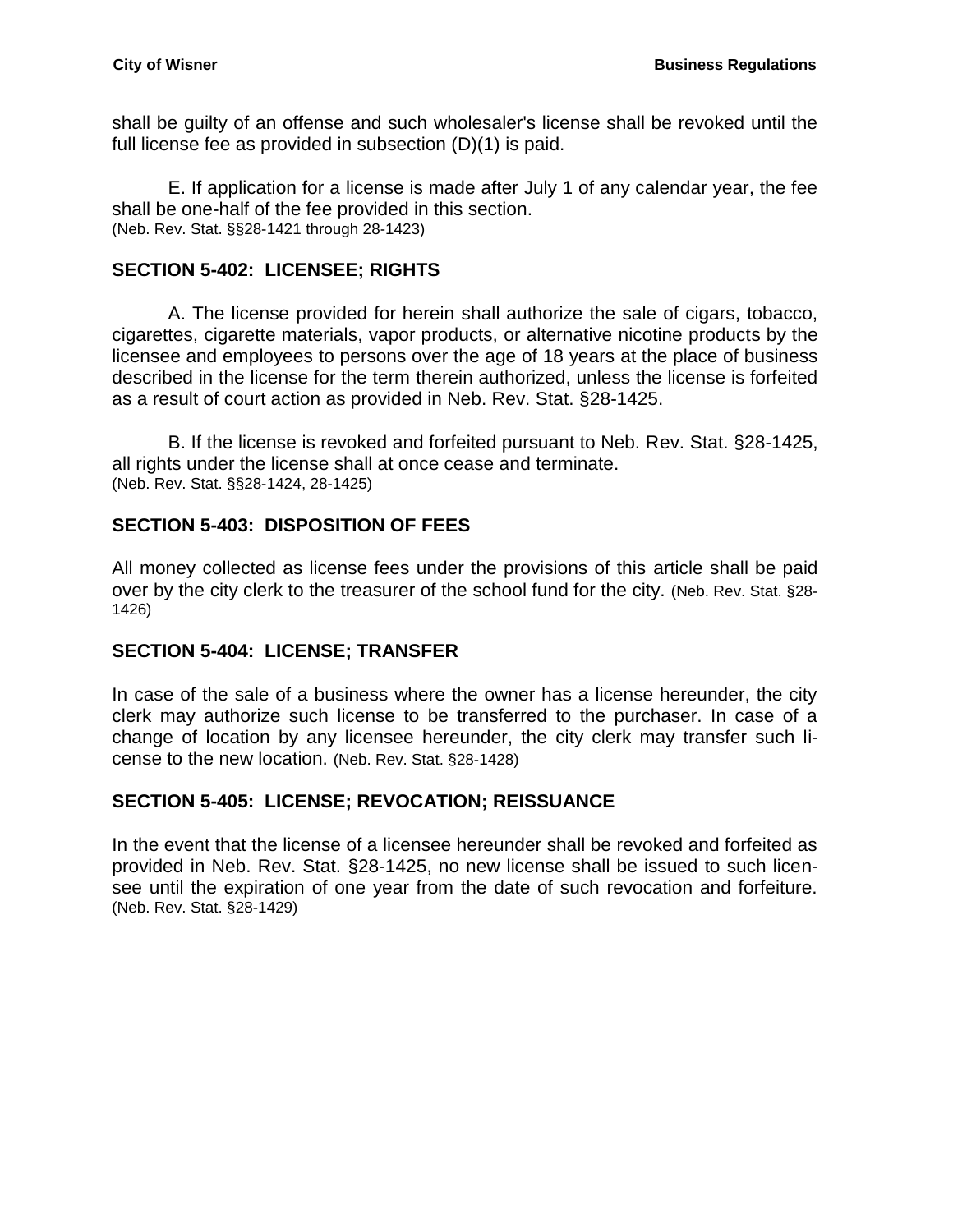# **Article 5 – Nursing Home**

## <span id="page-26-1"></span><span id="page-26-0"></span>**SECTION 5-501: REGULATIONS**

It shall be unlawful for any person to own or operate a nursing home within the city without first obtaining a license from the City Council. The application shall be presented to the clerk and shall request such information and documents as may be required by the council to ascertain the propriety of granting the said application. No license shall be granted to any person who has not been duly licensed by the Nebraska Department of Health and Human Services in the manner prescribed by law. Upon the satisfaction of the council that the granting of a license will be beneficial to the city, the clerk shall convey to the said applicant a license which will permit him or her to own or operate a nursing home. The said licensee shall be subject to any bond, fee, and other rules and regulations which the council in its discretion may designate. Any license so issued shall be subject to revocation by the council after proper notice and a hearing, if one is requested by the licensee. (Neb. Rev. Stat. §§17-964, 17-965, 71-2042)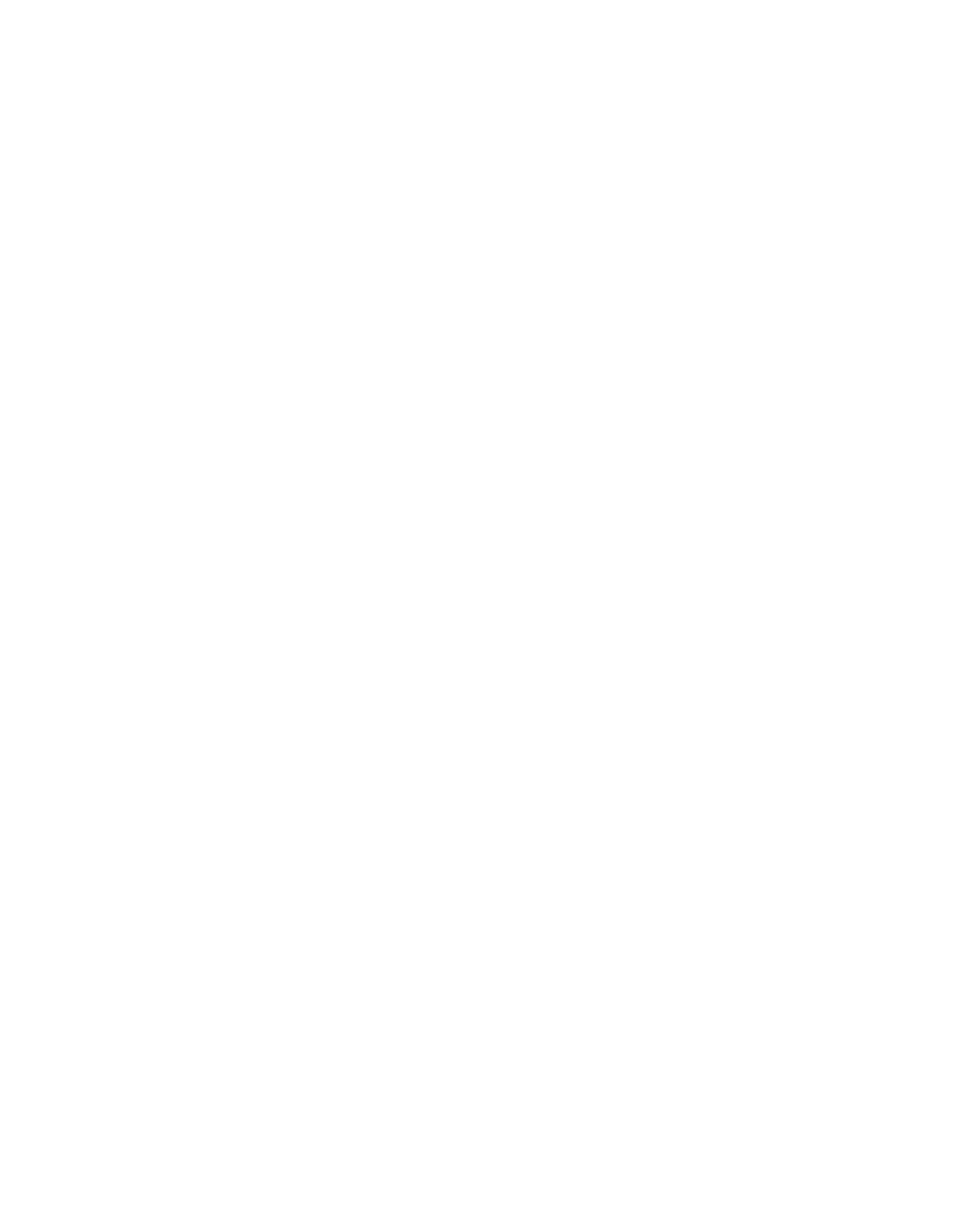# **Article 6 – Signs and Canopies**

#### <span id="page-28-1"></span><span id="page-28-0"></span>**SECTION 5-601: ADVERTISING SIGNS ADJACENT TO FEDERAL-AID ROADS**

A. Pursuant to Neb. Rev. Stat. §17-114, as amended, all areas adjacent to all federal-aid primary roads in the State of Nebraska that are located within one-half mile of the corporate limits of the city shall be included within the jurisdiction of the city for the purposes of exercising control over the erection of advertising signs located within such areas.

B. All signs located within such jurisdictional area shall be in compliance with Neb. Rev. Stat. §39-1320 et seq., as amended, and with all applicable rules and regulations of the Nebraska Department of Roads as promulgated in the publication "Rules and Regulations Relating to the Control of Advertising in Areas Adjacent to the Interstate and Federal-Aid Primary Highways," as amended from time to time. (Ord. No. 97-810, 11/3/97)

#### <span id="page-28-2"></span>**SECTION 5-602: SIGNS, POSTERS, CANOPIES; REGULATIONS**

A. No person shall erect or maintain any sign, signboard, poster, or rigid canopy over any street, sidewalk, or alley or on other public property without having first obtained a permit therefor. Permits for signs, signboards, posters, and canopies shall be issued by the city clerk, subject to the approval of the utilities superintendent, upon the payment of the fee, if any, set by resolution of the City Council and kept in the office of the city clerk.

B. All signs, signboards, posters, and canopies extending over any public sidewalk, street, alley, or other public place must be securely fastened and constructed so that there will be no danger of the same being dislodged by ordinary winds or falling from other causes.

C. No sign, signboard, poster, or canopy shall be erected or maintained which extends over any public sidewalk, street, alley, or other public place in such a location as to obstruct the view of any traffic light, sign, or signal.

D. Upon a determination that a sign, signboard, poster, or canopy is in violation of this section, the city may proceed against the owner or occupant of the premises where such the sign, signboard, poster, or canopy is located as provided in Section 3-504 (Notice Procedure; Abatement).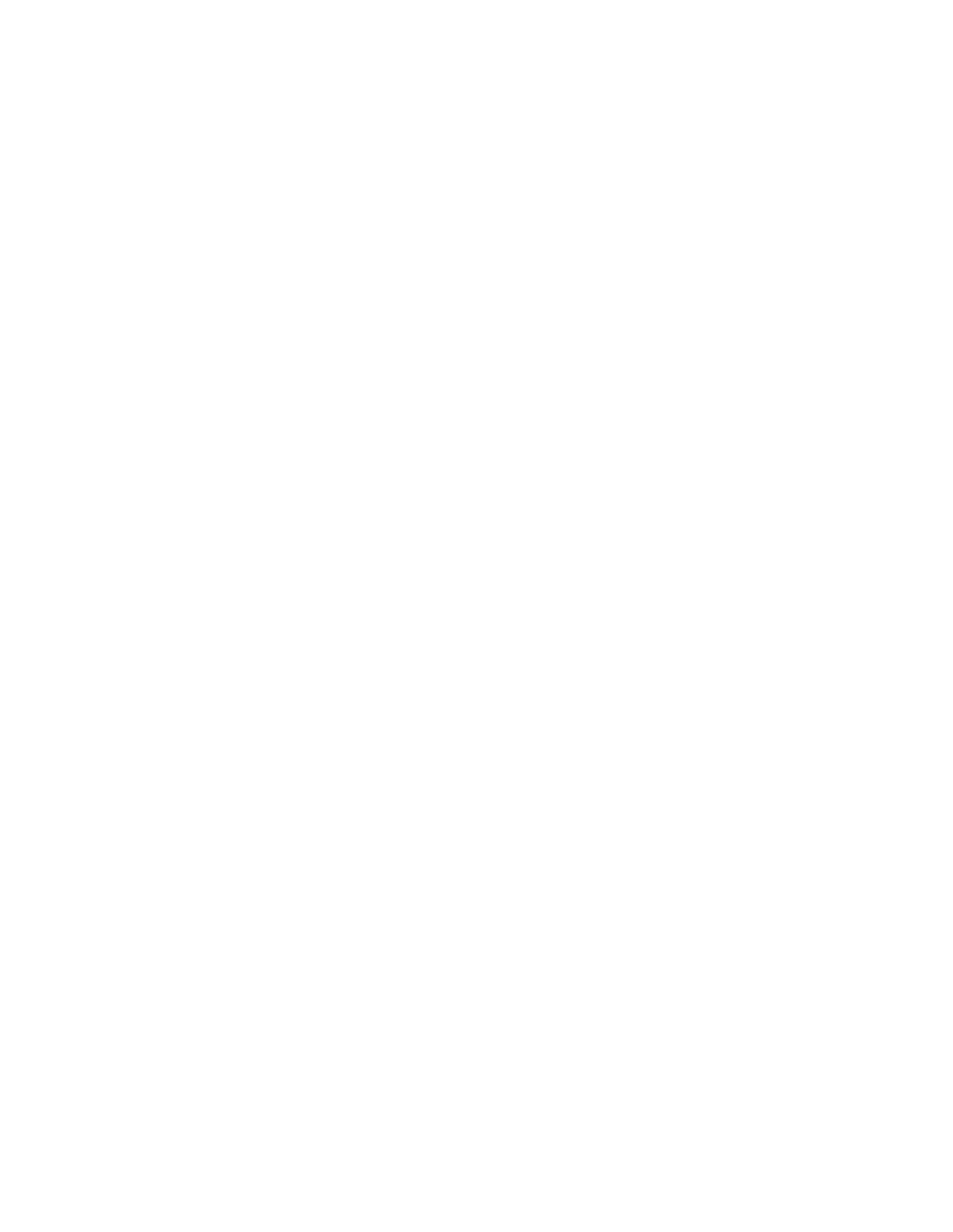## **Article 7 – Adult Businesses**

## <span id="page-30-1"></span><span id="page-30-0"></span>**SECTION 5-701: INTENT**

The intent of this article is not to prohibit such uses as described below in the definitions but to regulate the secondary effects of these uses within the community.

#### <span id="page-30-2"></span>**SECTION 5-702: DEFINITION OF TERMS**

For the purposes of these regulations, certain terms and words are hereby defined. Certain sections contain definitions that are additional to those listed here. Where terms are not specifically defined, their ordinarily accepted meaning or meanings implied by their context shall apply.

A. "Adult cabaret" shall mean a nightclub, bar, restaurant, or similar establishment that regularly features live performances characterized by the exposure of specified anatomical areas or by specified sexual activities or films, motion pictures, video-cassettes, slides, or other photographic reproductions in which more than 10 percent of the total presentation time is devoted to the showing of material characterized by any emphasis upon the depiction of specified sexual activities or specified anatomical areas.

B. "Adult companionship establishment" shall mean an establishment which provides the service of engaging in or listening to conversation, talk or discussion between an employee of the establishment and a customer, if such service is distinguished or characterized by an emphasis on specified sexual activities or specified anatomical areas.

C. "Adult establishment" shall mean any business which offers its patrons services or entertainment characterized by an emphasis on matter depicting, exposing, describing, discussing or relating to specified sexual activities or specified anatomical areas, including but without limitation adult bookstores, adult motion picture theaters, saunas, adult companionship establishments, adult health clubs, adult cabarets, adult novelty businesses, adult motion picture arcades, adult modeling studios, adult hotel or motel, and adult body painting studios.

D. "Adult hotel or motel" shall mean a hotel or motel from which minors are specifically excluded from patronage and wherein material is presented which is distinguished or characterized by an emphasis on matter depicting, describing or relating to specified sexual activities or specified anatomical areas.

E. "Adult massage parlor or health club" shall mean a massage parlor or health club which restricts minors by reason of age and which provides massage services, if such services are distinguished or characterized by emphasis on specified sexual activities or specified anatomical areas.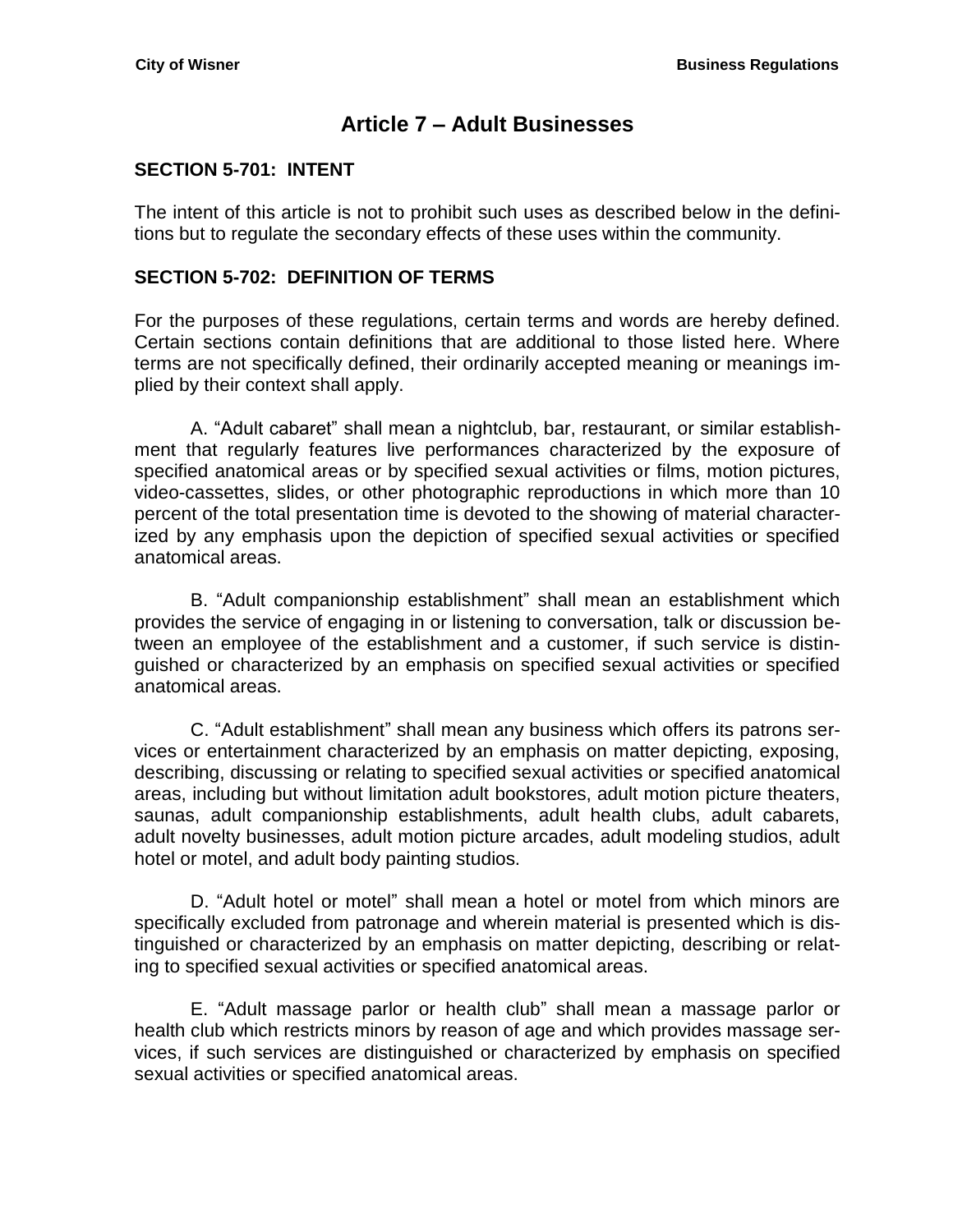F. "Adult mini-motion picture theater" shall mean a business premises within an enclosed building with a capacity for less than 50 persons, used for presenting visual-media material if such business as a prevailing practice excludes minors by virtue of age or if said material is distinguished or characterized by an emphasis on the depiction or description of specified sexual activities or specified anatomical areas for observation by patrons therein.

G. "Adult motion picture arcade" shall mean any place to which the public is permitted or invited wherein coin- or slug-operated or electronically, electrically or mechanically controlled still or motor picture machines, projectors or other imageproducing devices are maintained to show images to five or fewer persons per machine at any one time and where the images so displayed are distinguished or characterized by an emphasis on depicting or describing specified sexual activities or specified anatomical areas.

H. "Adult motion picture theater" shall mean a business premises within an enclosed building with a capacity of 50 or more persons used for presenting visual media material if said business as a prevailing practice excludes minors by virtue of age or if said material is distinguished or characterized by an emphasis on the depiction of description of specified sexual activities or specified anatomical areas for observation by patrons therein.

I. "Adult novelty business" shall mean a business which has as a principal activity the sale of devices which simulate human genitals or devices which are designed for sexual stimulation.

J. "Adult sauna" shall mean a sauna which excludes minors by reason of age or which provides a steam bath or heat bathing room used for the purpose of bathing, relaxation, or reducing, utilizing steam or hot air as a cleaning, relaxing or reducing agent, if the service provided by the sauna is distinguished or characterized by an emphasis on specified sexual activities or specified anatomical areas.

#### <span id="page-31-0"></span>**SECTION 5-703: REGULATION**

A. Applications for adult businesses under the terms of this section shall be accompanied by evidence concerning the feasibility of the proposed request and its effect on surrounding property and shall include a site plan defining the areas to be developed for buildings and structure, the areas to be developed for parking, driveways and points of ingress and egress, the location and height of walls, the location and type of landscaping, the location, size and number of signs and the manner of providing water supply and sewage treatment facilities. Applications shall be submitted to Cuming County.

B. No adult business shall be closer than 1,000 feet to any similar use and no closer than 1,000 feet to residential district uses, religious uses, educational uses and recreational uses. Measurements shall be made in a straight line, without regard to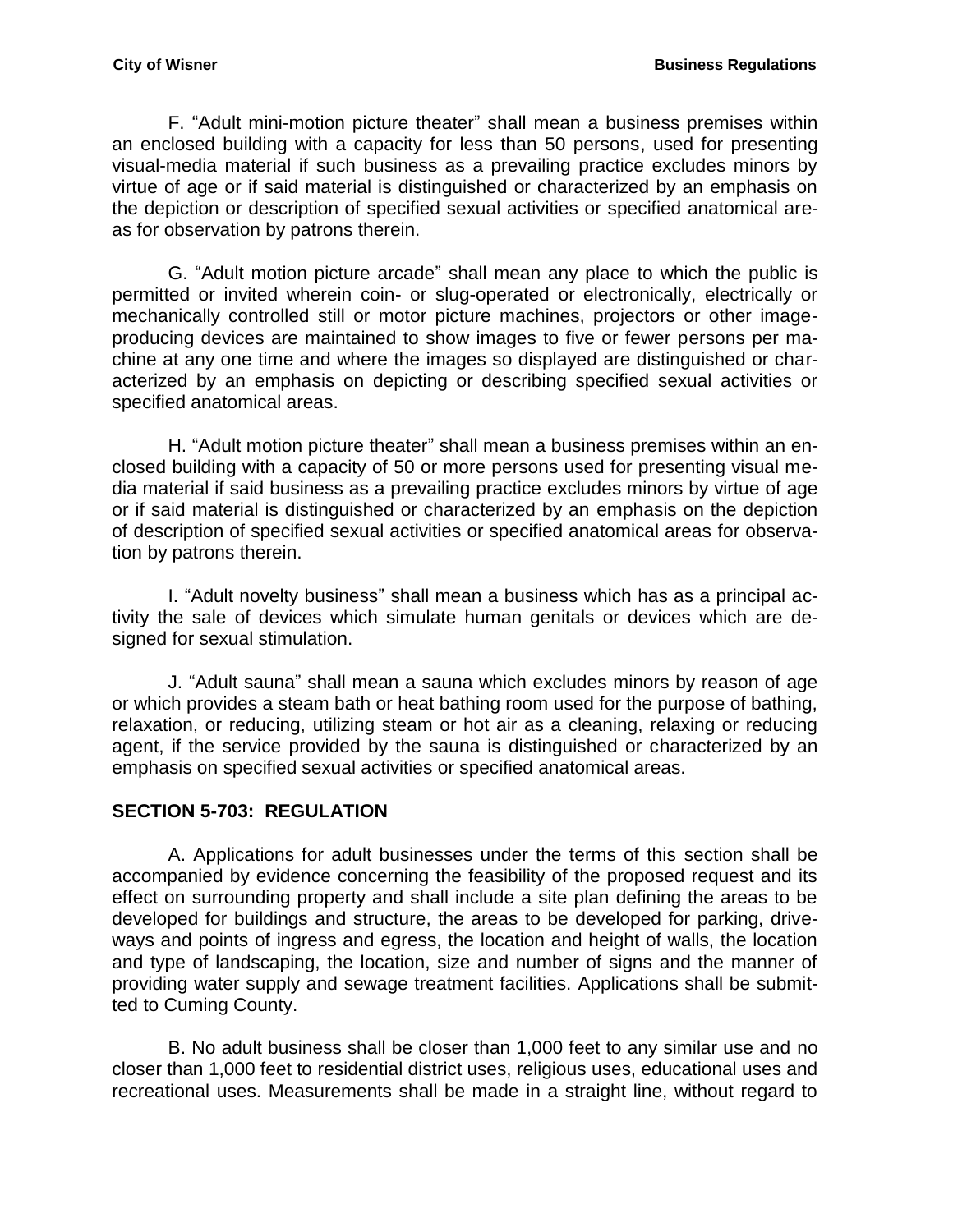intervening structures or objects, from the main entrance of such adult business to the point on the property line of such other adult business, residential district use, religious use, educational use and recreational use.

C. Said businesses shall be screened along adjoining property lines so as to prevent any direct visual contact of the adult business at the perimeter.

D. Doors, curtains, and any other means of obstruction to the opening of all booths and other preview areas, including but not limited to adult novelty businesses, adult motion picture arcades, adult mini-motion picture theaters, and adult motion picture theaters shall be removed and kept off at all times during the execution of any permit. Failure to comply with this condition shall result in revocation of the permit.

E. No adult business shall be open for business between the hours of 12:00 midnight and 6:00 a.m.

F. The proposed location, design, construction and operation of the particular use shall adequately safeguard the health, safety, and general welfare of persons residing or working in adjoining or surrounding property.

G. Such use shall not impair an adequate supply of light and air to surrounding property,

H. Such use shall not unduly increase congestion in the streets or public danger of fire and safety,

I. Such use shall not diminish or impair established property values in adjoining or surrounding property,

J. Such use shall be in accord with the intent, purpose and spirit of this article and the Comprehensive Plan of Cuming County.

K. An adult business shall post a sign at the entrance of the premises which shall state the nature of the business and shall state that no one under the age of 18 of age is allowed on the premises. This subsection shall not be construed to prohibit the owner from establishing an older age limitation for coming on the premises.

## <span id="page-32-0"></span>**SECTION 5-704: PROHIBITED ACTIVITIES**

A. No adult business shall employ any person under 18 years of age

B. No adult business shall furnish any merchandise or services to any person who is under 18 years of age.

C. No adult business shall be conducted in any manner that permits the observation of any model or any material depicting, describing or relating to specified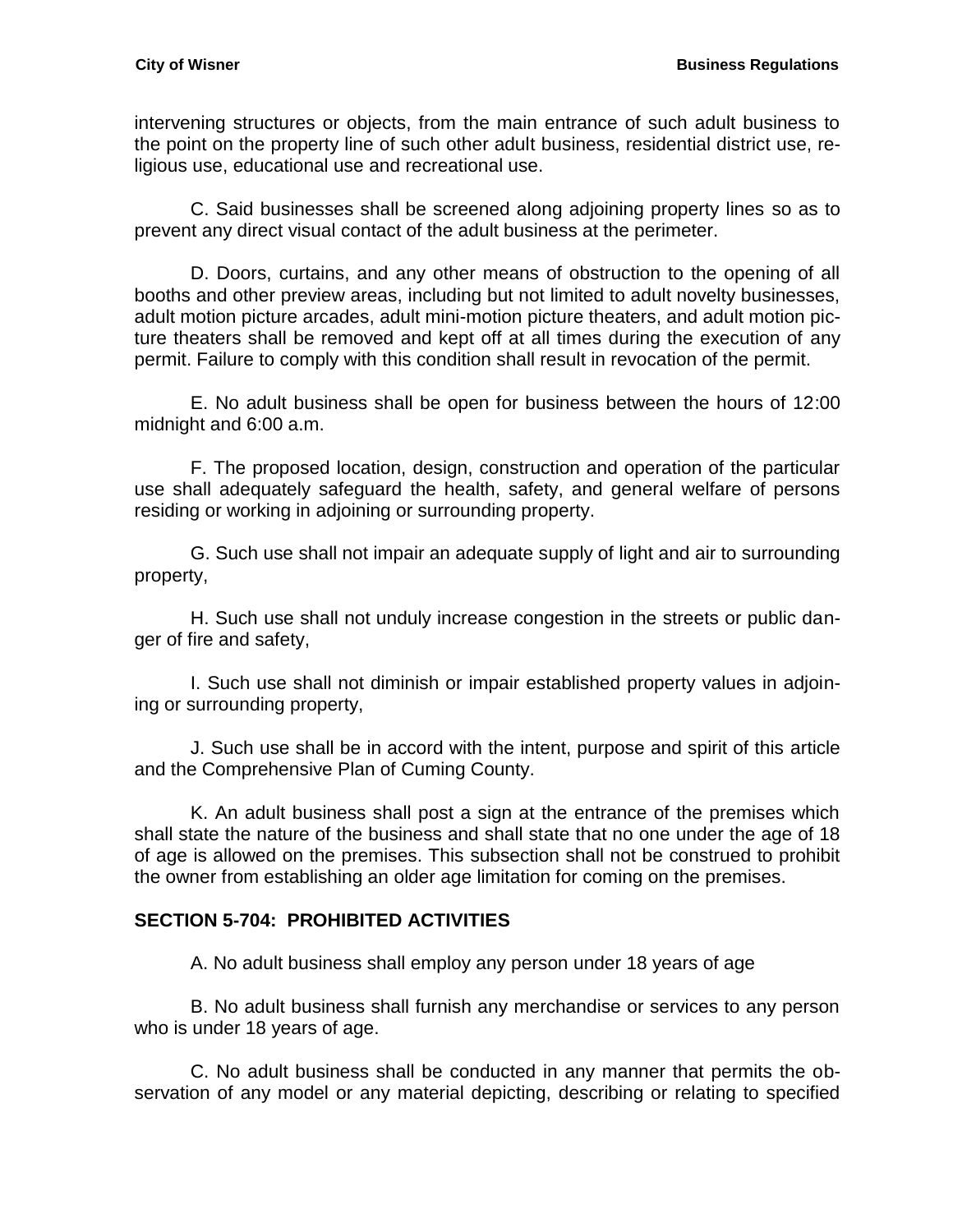sexual activities or specified anatomical areas by display, decoration, sign, show window or other opening from any public way or from any property not licensed as an adult use. No operator of an adult business or any officer, associate, member, representative, agent, owner, or employee of such business shall engage in any activity or conduct in or about the premises which is prohibited by this article or state laws.

D. No part of the interior of the adult business shall be visible from the pedestrian sidewalk, walkway, street, or other public or semi-public area.